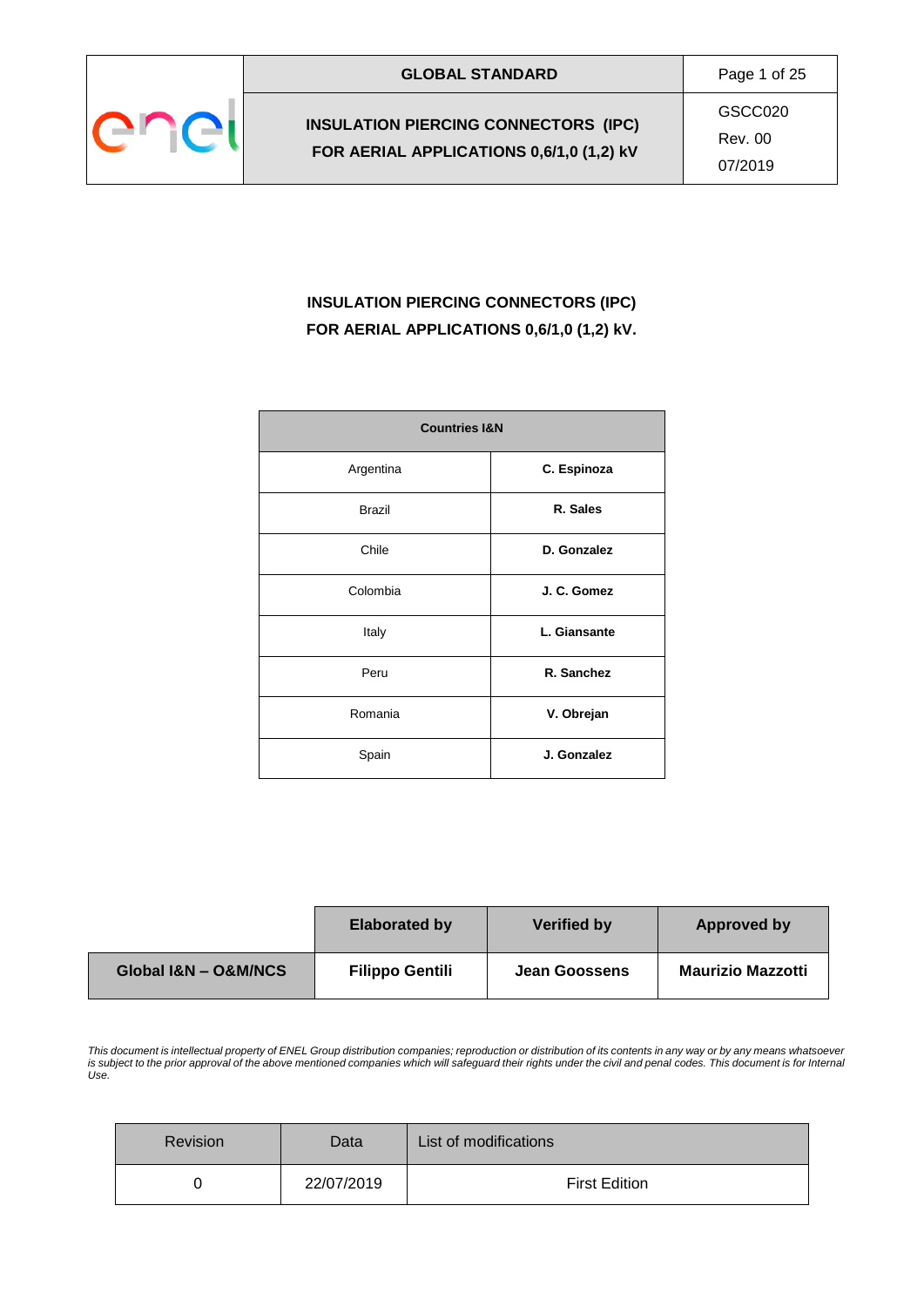

# Index

| $\mathbf{1}$   |     |  |    |  |
|----------------|-----|--|----|--|
| $\overline{2}$ |     |  |    |  |
| 3              |     |  |    |  |
| 4              |     |  |    |  |
|                | 4.1 |  |    |  |
|                | 4.2 |  |    |  |
| 5              |     |  |    |  |
|                | 5.1 |  |    |  |
| 6              |     |  |    |  |
|                | 6.1 |  |    |  |
|                | 6.2 |  |    |  |
|                | 6.3 |  |    |  |
|                | 6.4 |  |    |  |
|                | 6.5 |  |    |  |
| $\overline{7}$ |     |  |    |  |
|                | 7.1 |  |    |  |
|                | 7.2 |  |    |  |
|                | 7.3 |  |    |  |
|                | 7.4 |  |    |  |
|                | 7.5 |  | 18 |  |
| 8              |     |  |    |  |
|                | 8.1 |  |    |  |
|                | 8.2 |  |    |  |
|                |     |  |    |  |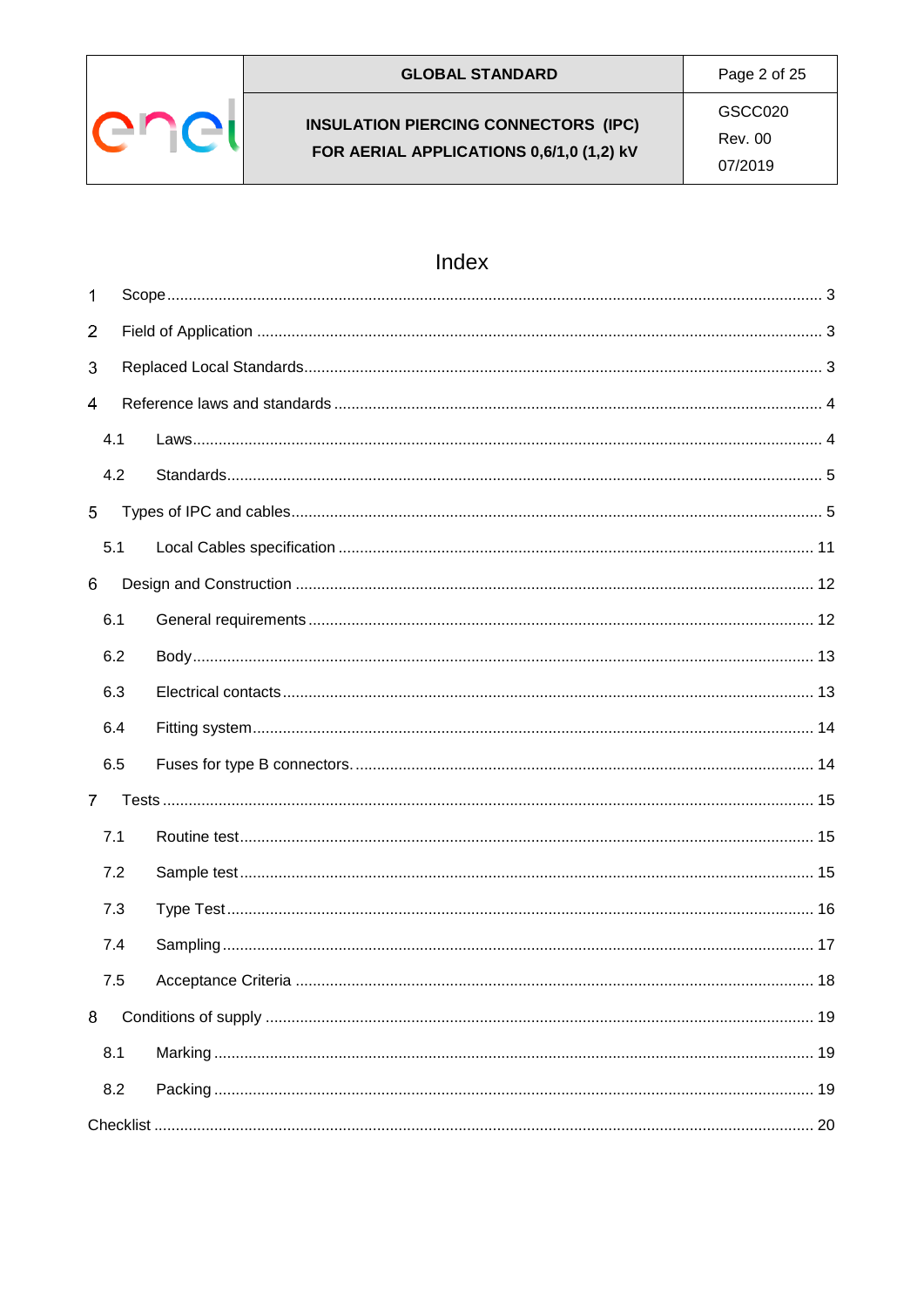| <b>GLOBAL STANDARD</b>                                                                  | Page 3 of 25                  |
|-----------------------------------------------------------------------------------------|-------------------------------|
| <b>INSULATION PIERCING CONNECTORS (IPC)</b><br>FOR AERIAL APPLICATIONS 0,6/1,0 (1,2) kV | GSCC020<br>Rev. 00<br>07/2019 |

#### <span id="page-2-0"></span>1 **Scope**

The scope of this global standard is to provide technical requirements for insulation piercing connectors for aerial application to be used in the distribution networks of Enel Group listed below:

| Enel Codensa                  | Colombia  |
|-------------------------------|-----------|
| Edesur                        | Argentina |
| e-distributie Banat           | Romania   |
| e-distributie Dobrogea        | Romania   |
| e-distributie Muntenia        | Romania   |
| e-distribuzione               | Italv     |
| Endesa Distribución Eléctrica | Spain     |
| Enel Distribución Chile       | Chile     |
| Enel Distribución Perú        | Perú      |
| Enel Distribuição Ceará       | Brazil    |
| Enel Distribuição Goiás       | Brazil    |
| Enel Distribuição Rio         | Brazil    |
| Enel Distribuição São Paulo   | Brazil    |

#### <span id="page-2-1"></span> $\overline{2}$ **Field of Application**

This standard covers the design, manufacture, testing and supply of insulation piercing connectors (IPC) for making connections to aerial bundled cables (ABC) or aerial-insulated cables (AIC) with rated voltage Uo/U  $(Umax) = 0.6/1.0$  (1.2) kV.

#### <span id="page-2-2"></span>3 **Replaced Local Standards**

This standard replaces all the local standards used up to now by all the Distribution Companies.

- **Codensa:** ET 306
- **Edesur:** DBEE06
- **e-distributie Banat, Dobrogea and Muntenia:** DM 6050 RO
- **e-distribuzione:** DM 6050
- **Enel Distribuição São Paulo:** NTE-8445 e NTE-M-021
- **Endesa Distribución Eléctrica:** 6700129, 6700130, 6700131, 6700132
- **Enel Distribución Chile:** DMC-0009, DMC-0016
- **Enel Distribución Perú:** DNN-ET-084 and LE-1-340-1
- **Enel Distribuição Ceará, Enel Distribuição Goiás and Enel Distribuição Rio:** PM-Br-710.53.0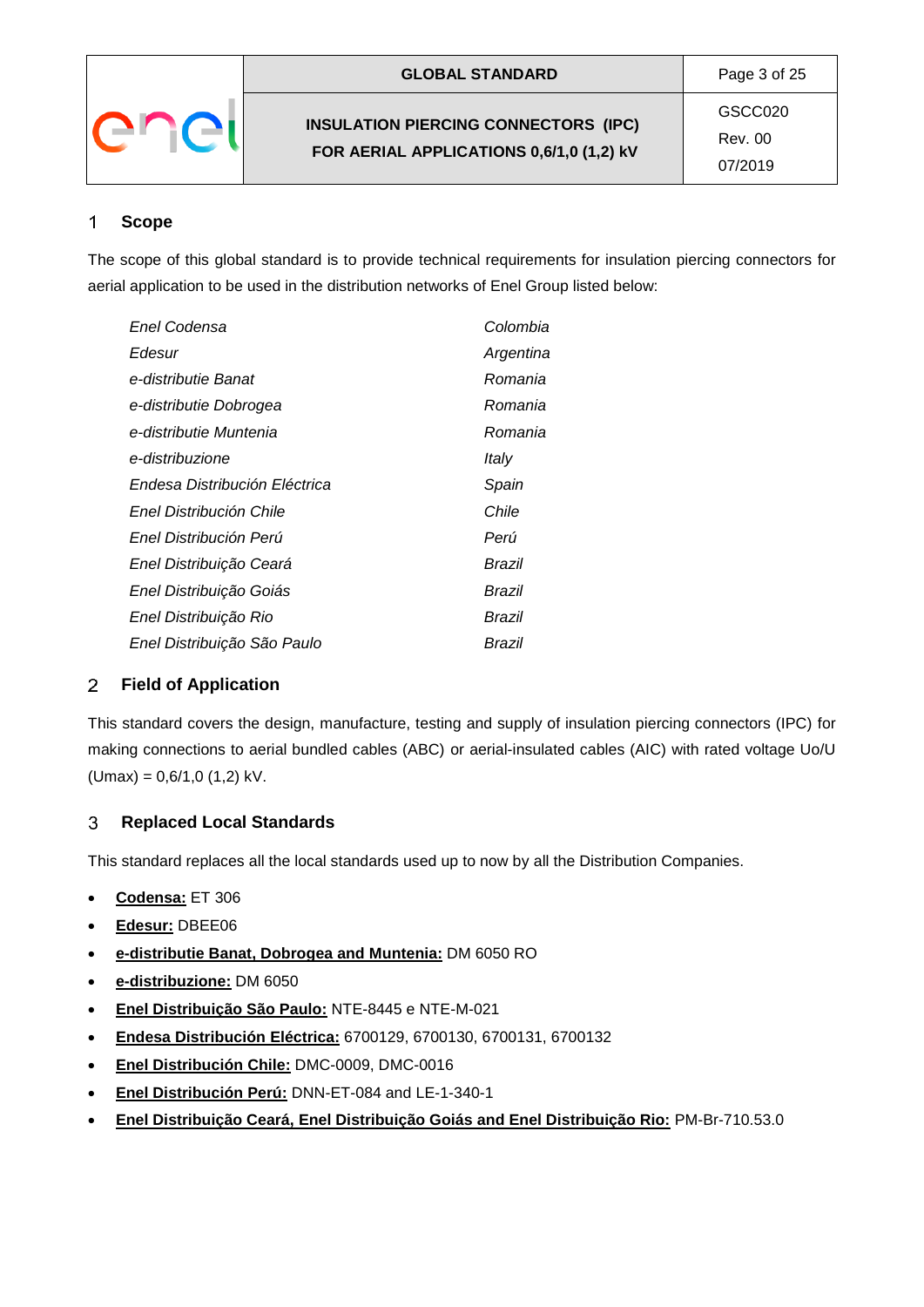

GSCC020 Rev. 00 07/2019

#### <span id="page-3-0"></span>4 **Reference laws and standards**

### <span id="page-3-1"></span>**4.1 Laws**

### **Codensa:**

RETIE, Reglamento técnico de Instalaciones Eléctricas.

## **Edesur:**

- Reglamentación AEA 95150 "Instalaciones Eléctricas de Suministro y Medición en Baja Tensión".
- Reglamentación AEA 95201 "Líneas Eléctricas Exteriores de Baja Tensión".

### **e-distributie Banat, Dobrogea, Muntenia:**

PE 106 / 2003 Normativ pentru proiectarea si executarea liniilor electrice aeriene de joasă tensiune

## **Enel Distribuição São Paulo:**

NR-10 – Segurança em instalações e serviços em eletricidade.

## **Endesa Distribución Eléctrica:**

R.D 842/2002, de 2 de agosto, por el que aprueba el Reglamento Electrotécnico para Baja tensión.

## **Enel Distribución Chile:**

NCH Elec 4/2003 – Instalaciones de consumo en baja tensión.

## **Enel Distribución Perú:**

- Código Nacional de Electricidad Suministros 2011.
- Norma Técnica de Calidad de los servicios eléctricos (NTCSE)

### **Enel Distribuição Ceará:**

NR-10 – Segurança em instalações e serviços em eletricidade.

### **Enel Distribuição Goiás:**

NR-10 – Segurança em instalações e serviços em eletricidade.

## **Enel Distribuição Rio:**

NR-10 – Segurança em instalações e serviços em eletricidade.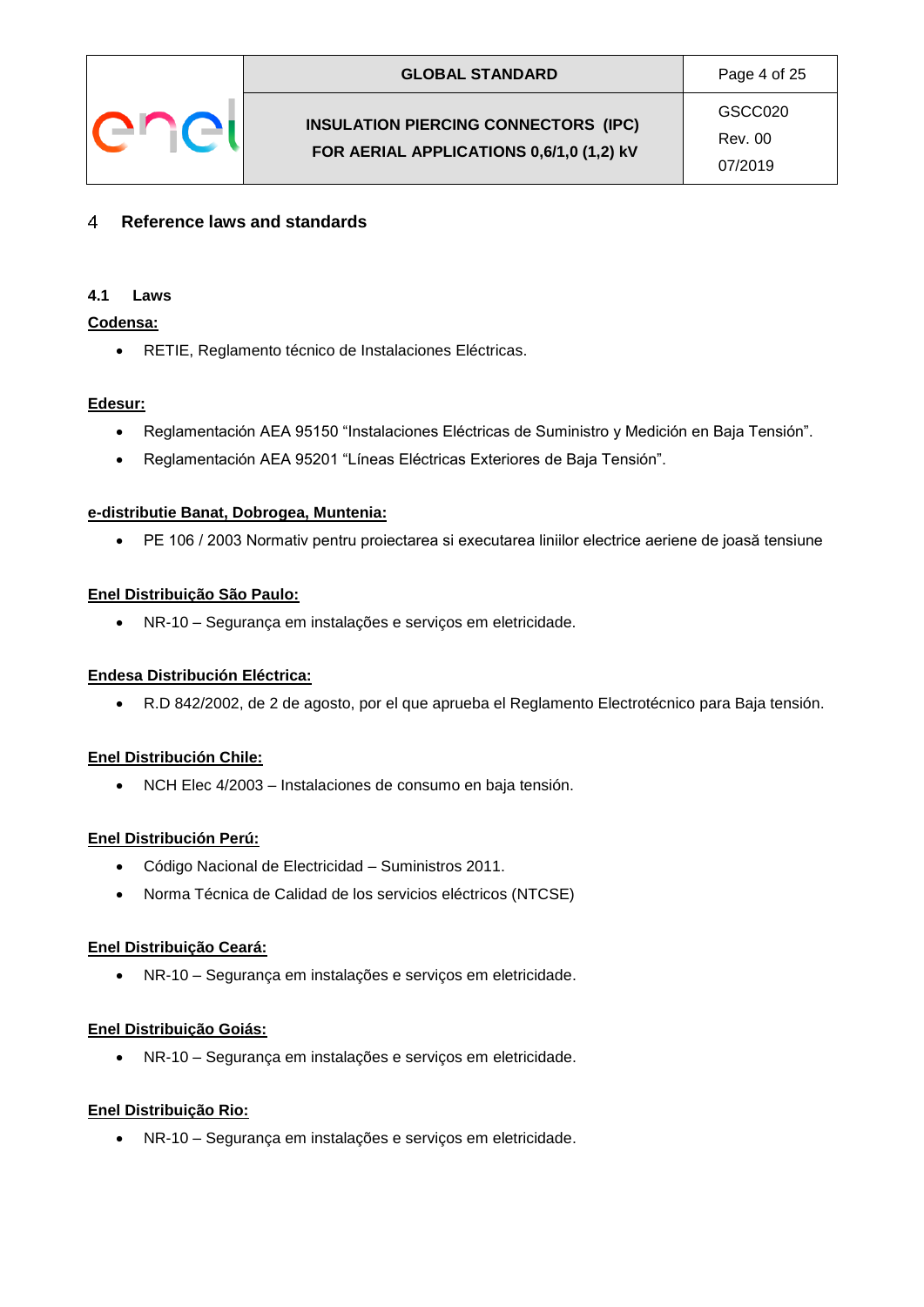**FOR AERIAL APPLICATIONS 0,6/1,0 (1,2) kV**

GSCC020 Rev. 00 07/2019

# <span id="page-4-0"></span>**4.2 Standards**

The below-listed reference documents shall be intended in the in-force edition at the contract date (amendments included). Unless otherwise specified, these documents are valid until the new versions replace them.

- EN 50483-1 Test requirements for low voltage aerial bundled cable accessories Part 1: Generalities
- EN 50483-4 Test requirements for low voltage aerial bundled cable accessories Part 4: Connectors
- EN 50483-5 Test requirements for low voltage aerial bundled cable accessories Part 5: Electrical ageing test
- EN 50483-6 Test requirements for low voltage aerial bundled cable accessories Part 6: Environmental testing

#### <span id="page-4-1"></span>5 **Types of IPC and cables**

The IPC'S specified in this global standard shall be suitable for installation in low voltage aerial bundled cables or concentric cables (after peeling) with aluminum and copper conductors indicated in standards GSCC009 and some local standards indicated in 5.1

The following types of IPC are defined:

- Type A: *"Single-phase insulation piercing connector."*
- Type B: *"Single phase insulation piercing connector IPC with fuse holder or copper rod."*
- Type C: *"Multi-tap insulation piercing connector with 4 outgoing branch circuits."*

**Not bidding** construction designs are shown in the following figures.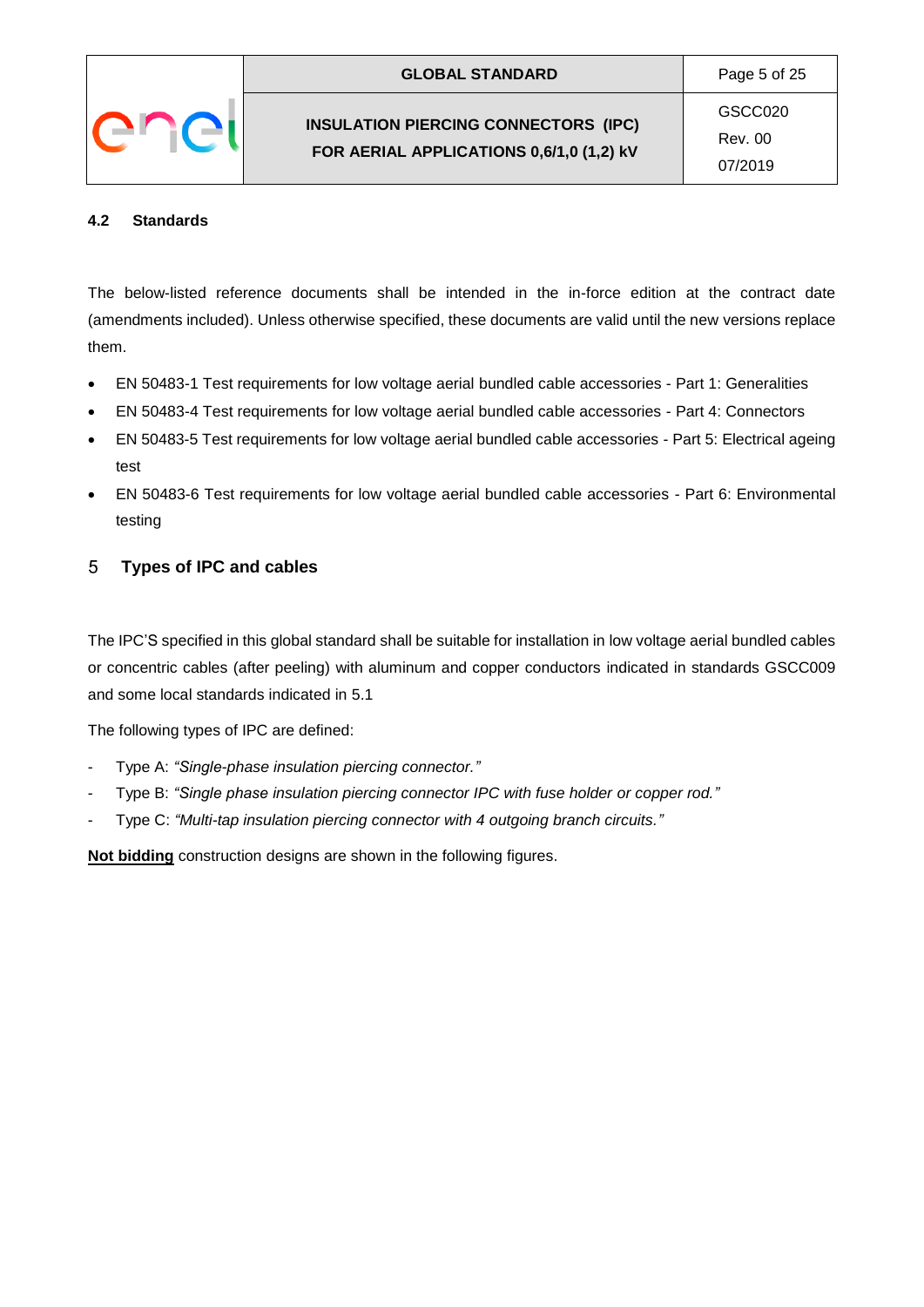

*Figure 1 Type A Insulation piercing connector*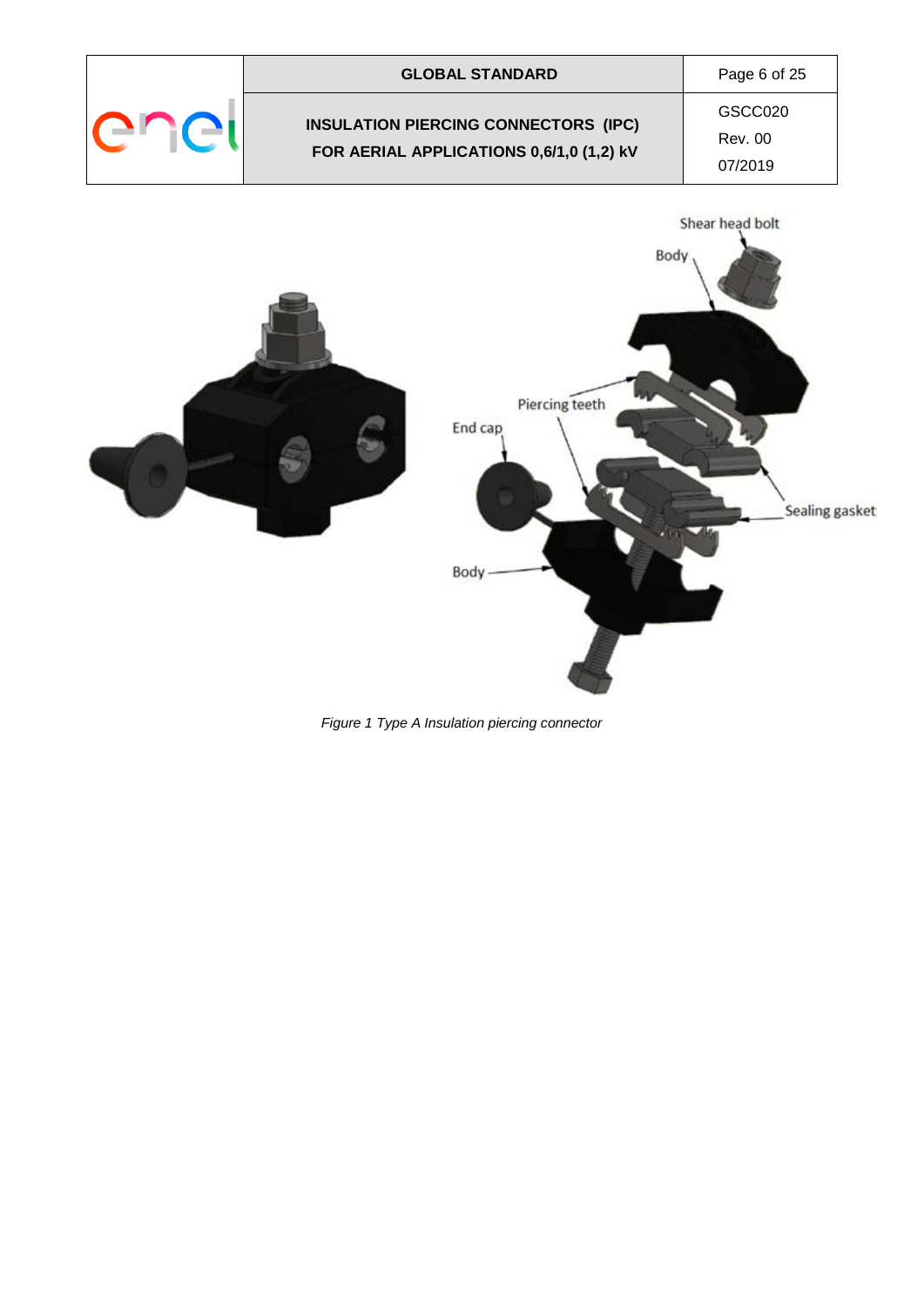



*Figure 2 Type B insulation piercing connector*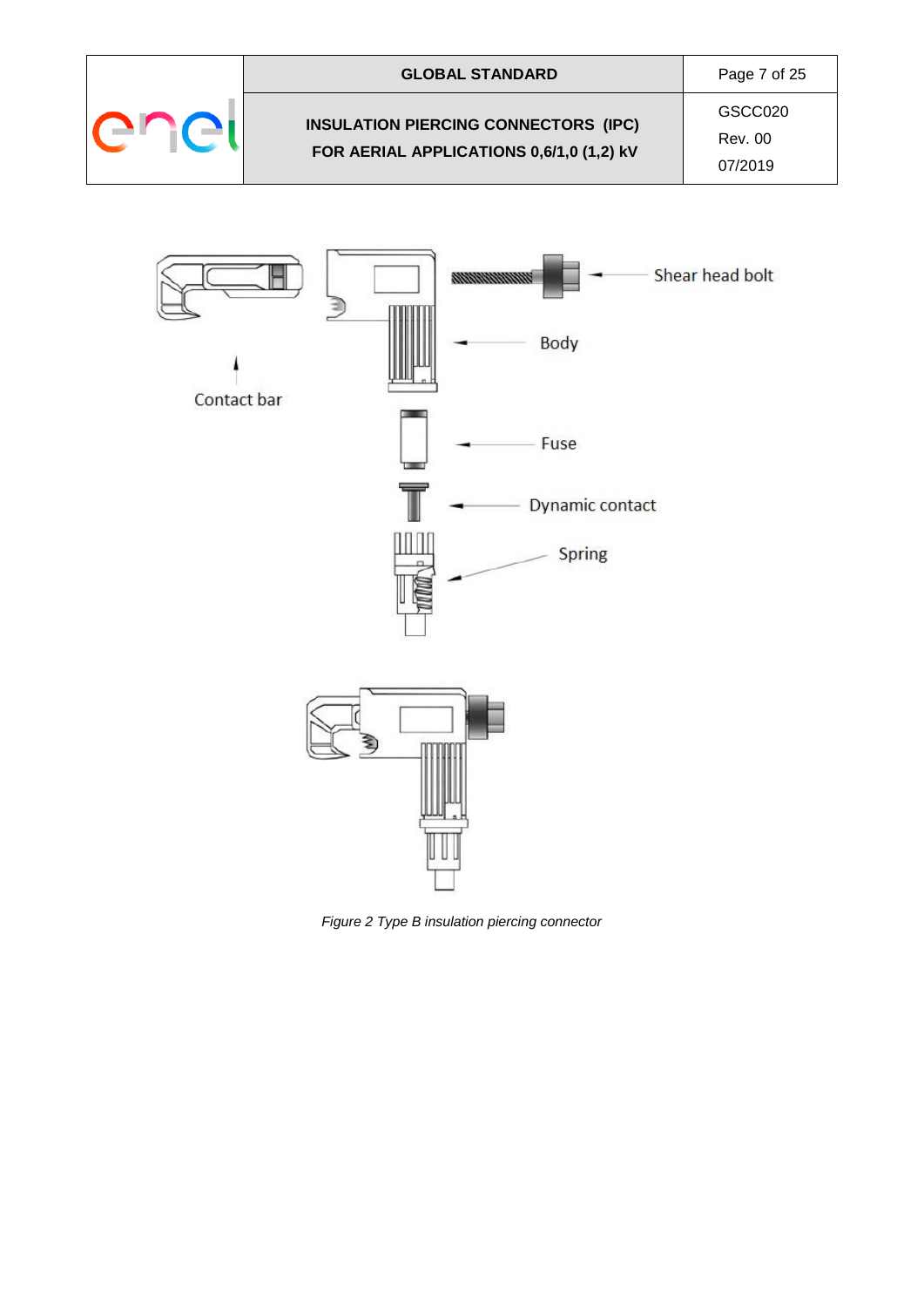

# **GLOBAL STANDARD** Page 8 of 25 **INSULATION PIERCING CONNECTORS (IPC) FOR AERIAL APPLICATIONS 0,6/1,0 (1,2) kV**

GSCC020 Rev. 00



*Figure 3 Type B insulation piercing connector*



*Figure 4 Type B insulation piercing connector*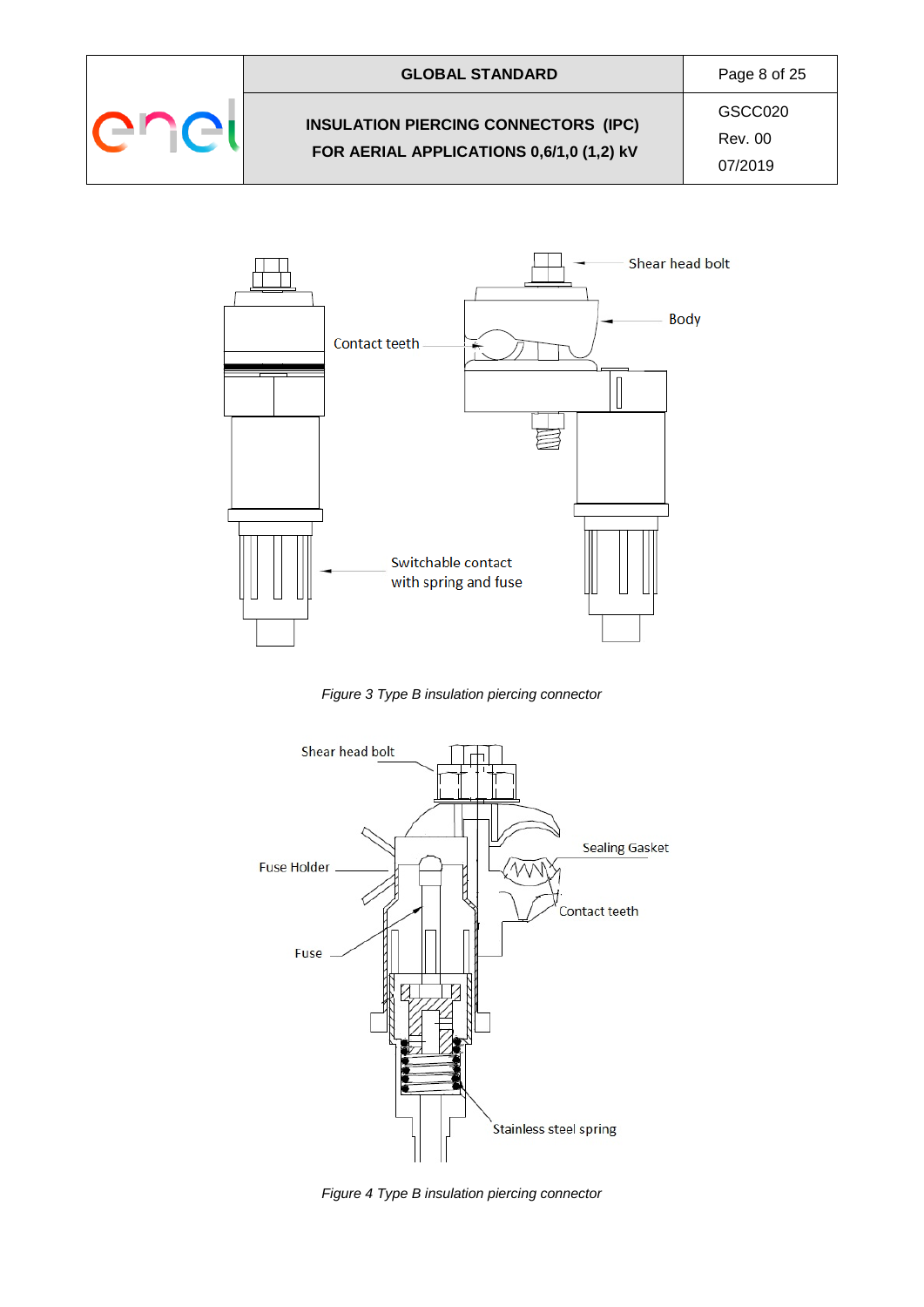

# **INSULATION PIERCING CONNECTORS (IPC) FOR AERIAL APPLICATIONS 0,6/1,0 (1,2) kV**

**GLOBAL STANDARD** Page 9 of 25 GSCC020

Rev. 00



*Figure 5 Type C insulation piercing connector*

- 1. Nylon screw<br>
2. Stainless Ste<br>
3. Nylon guide<br>
4. Elastomer ca<br>
5. Nylon body
- Stainless Steel Spring
- 3. Nylon guide
- 4. Elastomer cap
- Nylon Base
- 5. Nylon body<br>6. Nylon Base<br>7. Copper toot Copper toothed contact
- 8. Elastomer Sealer
- 9. Sext Screw M8X1,25 Zinc Plated
- 10. Nylon cover
- 11. Galvanized flat washer<br>12. M8 nut zinc plated
- 12. M8 nut zinc plated<br>13. Zamak nut limiter
	- Zamak nut limiter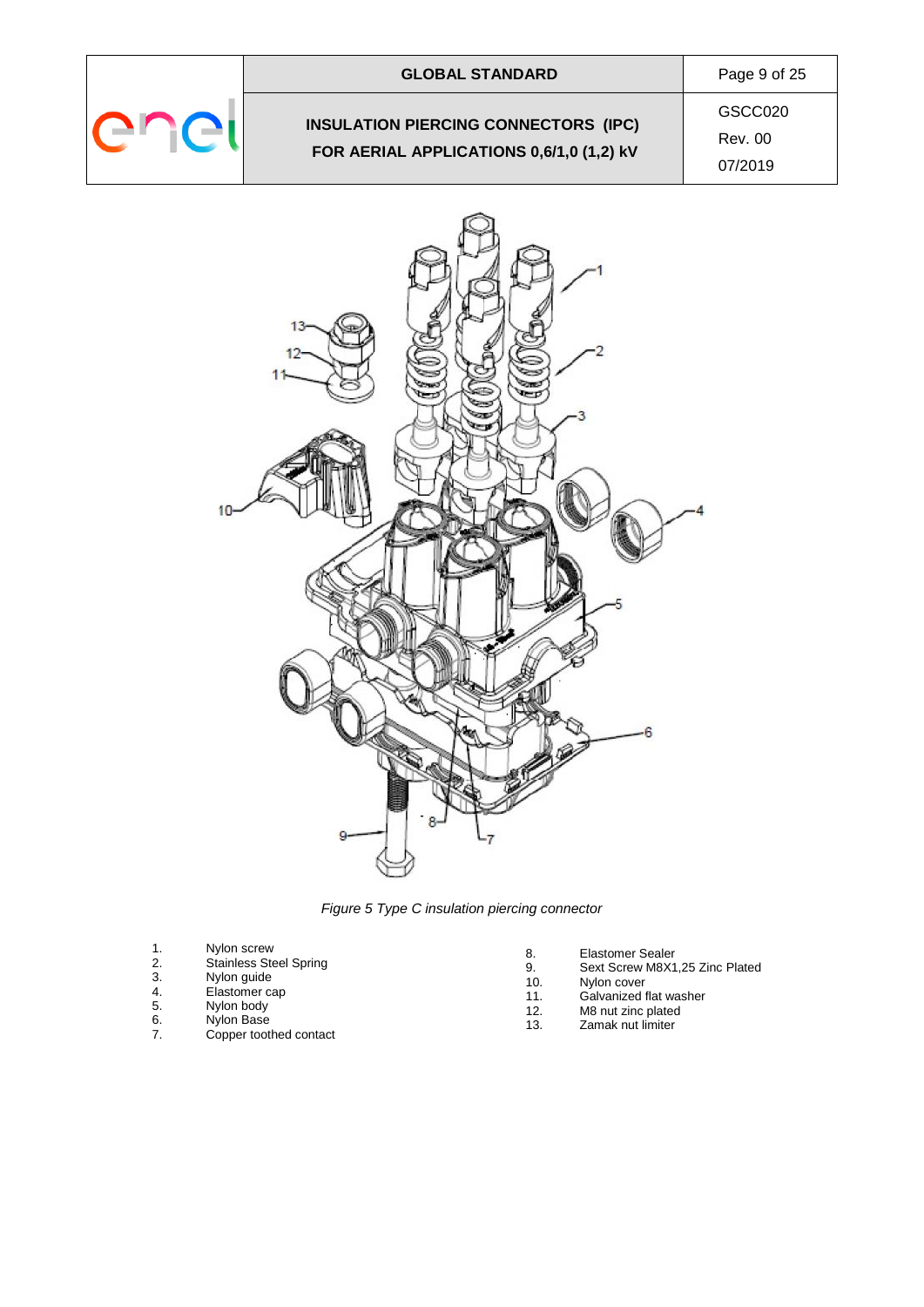

# **GLOBAL STANDARD** Page 10 of 25

# **INSULATION PIERCING CONNECTORS (IPC) FOR AERIAL APPLICATIONS 0,6/1,0 (1,2) kV**

GSCC020 Rev. 00

| Country<br>Code | <b>Type Code</b> | <b>Country</b>          | <b>IPC Type</b> | <b>Main cable</b> | <b>Branch cable</b> |
|-----------------|------------------|-------------------------|-----------------|-------------------|---------------------|
| 0115-0307       |                  | <b>AR</b>               |                 |                   |                     |
| 270030          | GSCC020/1        | <b>CL</b>               | Type B          | 10-95             | $4 - 35$            |
| 0115-0306       |                  | <b>AR</b>               |                 |                   |                     |
| 329753          |                  | BR-SP                   |                 |                   |                     |
| 271397          | GSCC020/2        | <b>CL</b>               | Type A          | 25-95             | 25-95               |
| 273992          |                  | <b>PE</b>               |                 |                   |                     |
| T270464         |                  | <b>BR</b><br>(RJ/CE/GO) |                 |                   |                     |
| 329761          | GSCC020/3        | BR-SP                   | Type A          | 35-150            | 35-150              |
| 271398          |                  | <b>CL</b>               |                 |                   |                     |
| 0115-0459       |                  | <b>AR</b>               |                 |                   |                     |
| T270465         |                  | <b>BR</b><br>(RJ/CE/GO) | Type A          | 16-95             | $4 - 35$            |
| 271403          | GSCC020/4        | <b>CL</b>               |                 |                   |                     |
| 251379          |                  | CO                      |                 |                   |                     |
| 160854          |                  | ES                      |                 |                   |                     |
| 273938          |                  | <b>PE</b>               |                 |                   |                     |
| T270466         | GSCC020/5        | <b>BR</b><br>(RJ/CE/GO) | Type A          | 50-150            | $6 - 54.6$          |
| 270730          |                  | ES                      |                 |                   |                     |
| 273937          | GSCC020/6        | <b>PE</b>               | Type A          | 16-95             | $1,5-6$<br>$(**)$   |
|                 |                  | $\sf IT$                |                 |                   |                     |
| 275001          | GSCC020/7*       | <b>RO</b>               | Type A          | 35-70             | $6 - 54.6$          |
|                 | GSCC020/8*       | $\sf IT$                | Type A          | $10 - 16$         | $6 - 16$            |
| 275003          |                  | <b>RO</b>               |                 |                   |                     |
| 329318          | GSCC020/9        | BR-SP                   | Type C          | 50-150            | $2,5-35$            |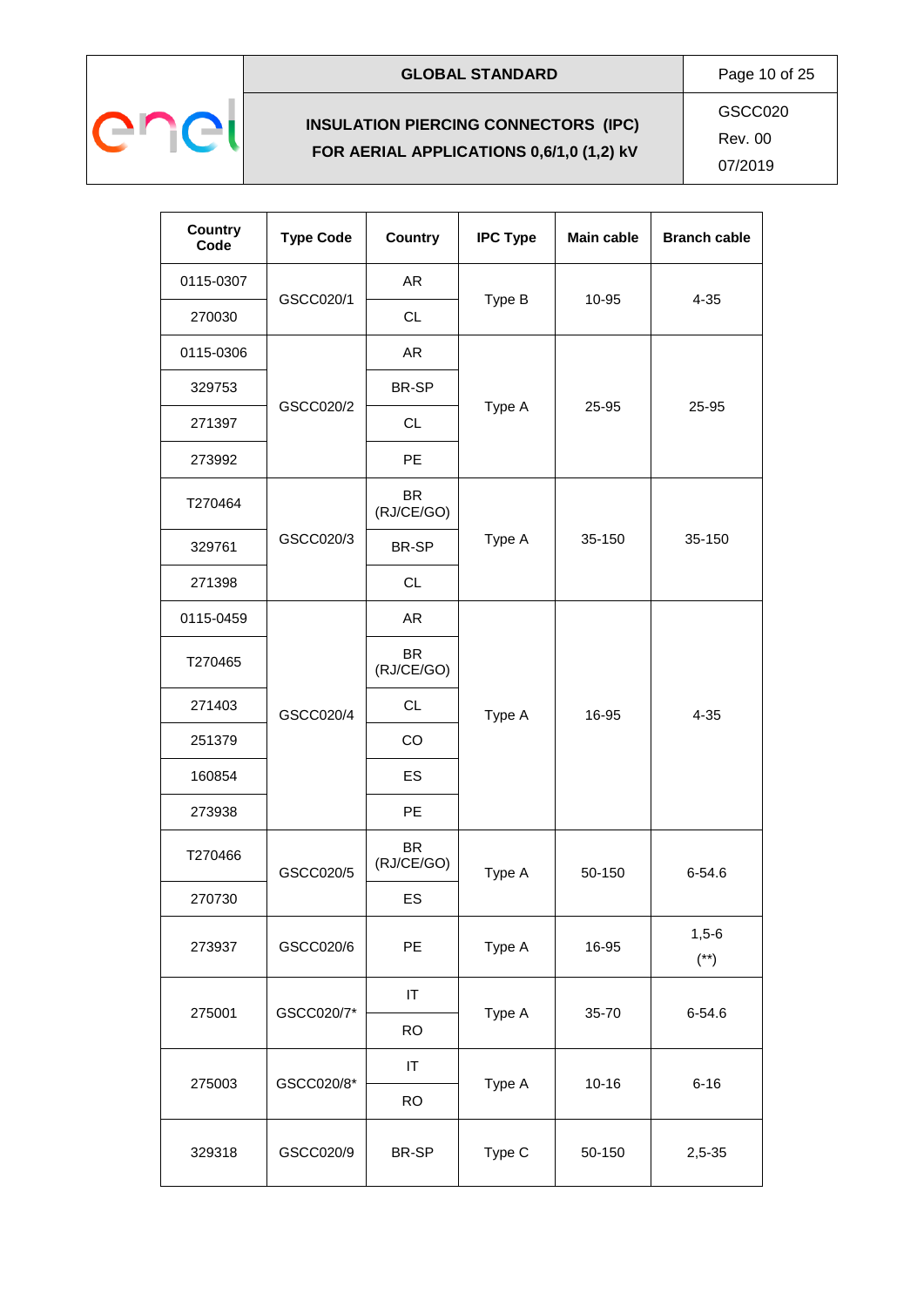

# **INSULATION PIERCING CONNECTORS (IPC) FOR AERIAL APPLICATIONS 0,6/1,0 (1,2) kV**

**GLOBAL STANDARD** Page 11 of 25 GSCC020 Rev. 00 07/2019

| 329762                                                                                             | GSCC020/10 | BR-SP             | Type A | 50-120   | 185-240   |
|----------------------------------------------------------------------------------------------------|------------|-------------------|--------|----------|-----------|
| 329764                                                                                             | GSCC020/11 | BR-SP             | Type A | $6 - 35$ | $6 - 35$  |
| T270467                                                                                            | GSCC020/12 | BR.<br>(RJ/CE/GO) | Type A | 16-150   | $1.5 - 6$ |
| T270468                                                                                            | GSCC020/13 | BR.<br>(RJ/CE/GO) | Type A | 25-120   | 25-120    |
| 329752                                                                                             |            | BR-SP             |        | 10-70    | 50-120    |
| GSCC020/14<br>Type A<br>329754                                                                     |            |                   |        |          |           |
| (*) IPC for Type III and Type IV cables with insulation and sheath from Global standard<br>GSCC009 |            |                   |        |          |           |

(\*\*) "Single teeth" piercing system shall be used.

Table 1

# <span id="page-10-0"></span>**5.1 Local Cables specification**

The cables indicated in the following local specifications can be used in the IPC'S specified in this global standard.

- **Latam**: E-BT-003
- **Argentina**: DBEE04, DBEE03, DBEE13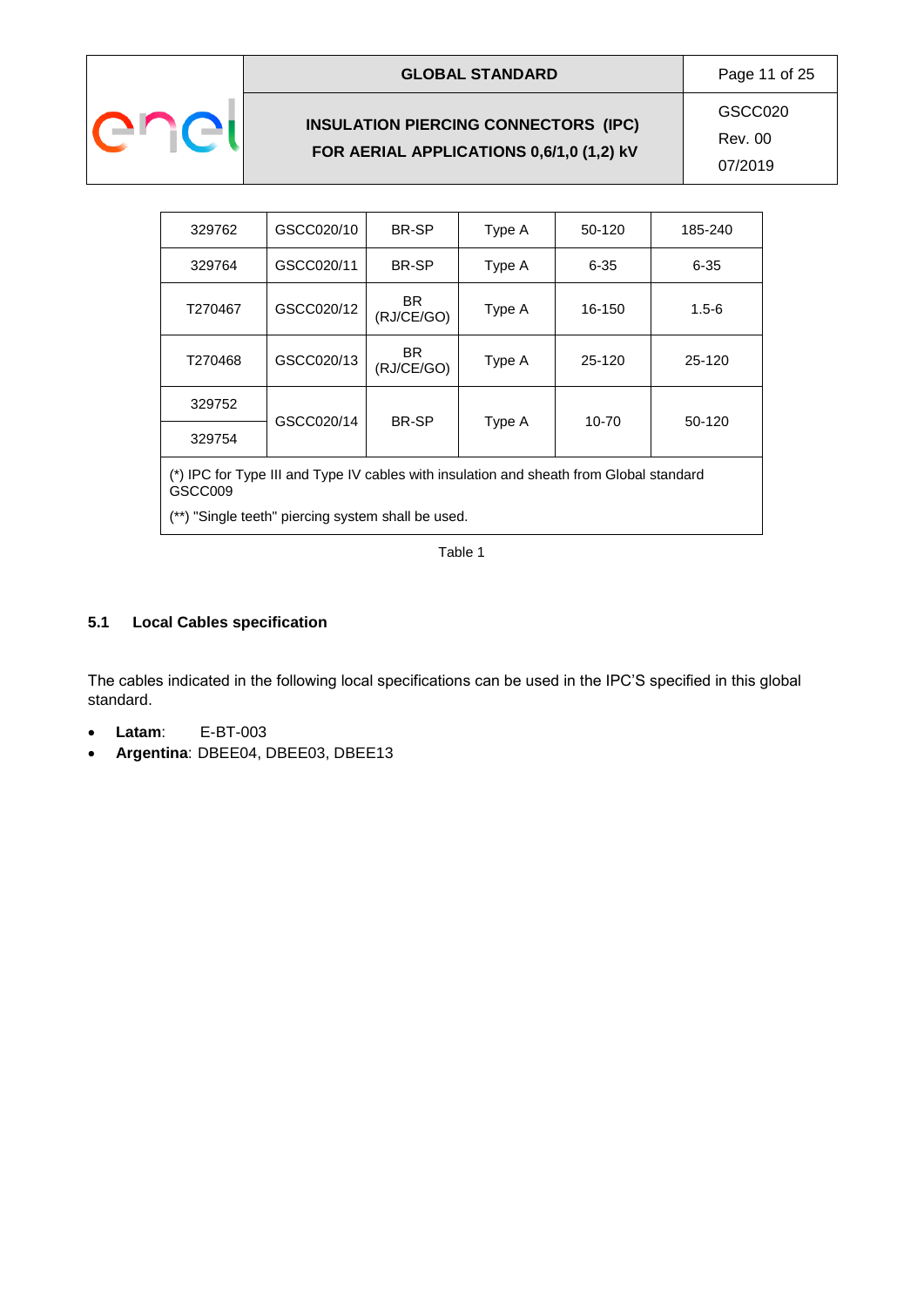#### <span id="page-11-0"></span>6 **Design and Construction**

### <span id="page-11-1"></span>**6.1 General requirements**

The IPC shall be designed to perform connections between the main cable and a single (or several in case of Type C IPC) branch cables without removing the insulation or outer sheath (if any). The IPC shall first pierce the outer sheath (if any) and the insulation, then make good electrical contact between the main and the branched conductors while simultaneously insulating and sealing the connection. . Only when installed on concentric neutral cables cable preparation shall be done.

The IPC shall be Class 1 according to EN 50483-4 clause 8.1.3.1. The water tightness shall be ensured by appropriate sealing gasket around the teeth made of flexible insulating material and not by grease, gel or paste alone. Such sealing shall be designed appropriately to avoid damage to conductor insulation beyond the piercing point.

The IPC shall be supplied with removable branch cable end caps, which avoid accidental contact with the live part of the branch cable by sealing its cut end. It shall be possible to install from both sides of the connector, with the connector being in its vertical position with the bolt head upwards. The end cap shall be rigid of slide type enabling easy positioning and unloadable after the tap cable is positioned and shall be equipped with a water tightness seal.

Applying grease to protect the contact teeth is allowed as long as it is not visible from the outside of the IPC, in other words, the IPC shall not be dipped in grease. In addition, such grease shall be compatible with the sealing gasket material and shall maintain all its features over time.

The IPC surface shall be smooth and uniform without sharp edges or burrs. Also, it shall be free from all flaws and suitably rounded off. It is thus avoiding damage to the insulation of adjacent cables due to vibration or r movement during operation.

The dropping point of the grease used for protection of the contact teeth or to seal the cap shall be 160 °C according to standard ISO 2176 or ASTM D 566.

The installation of the connector shall be made using a single wrench.

The outgoing circuits from the multi-tap Type C IPC shall be independently and individually connectable/ disconnectable without disturbing the connection to the main cable or branches, by means of bolts with a semirotary system, spring system, with insulating perforation contacts. Also shall contemplate the temporary earth connection point with the bracket or the installation of the pin.

For Type A and Type B IPC's the piercing shall be performed using single bolt for tightening All the metallic elements not considered herein shall be made of stainless steel (AISI 316).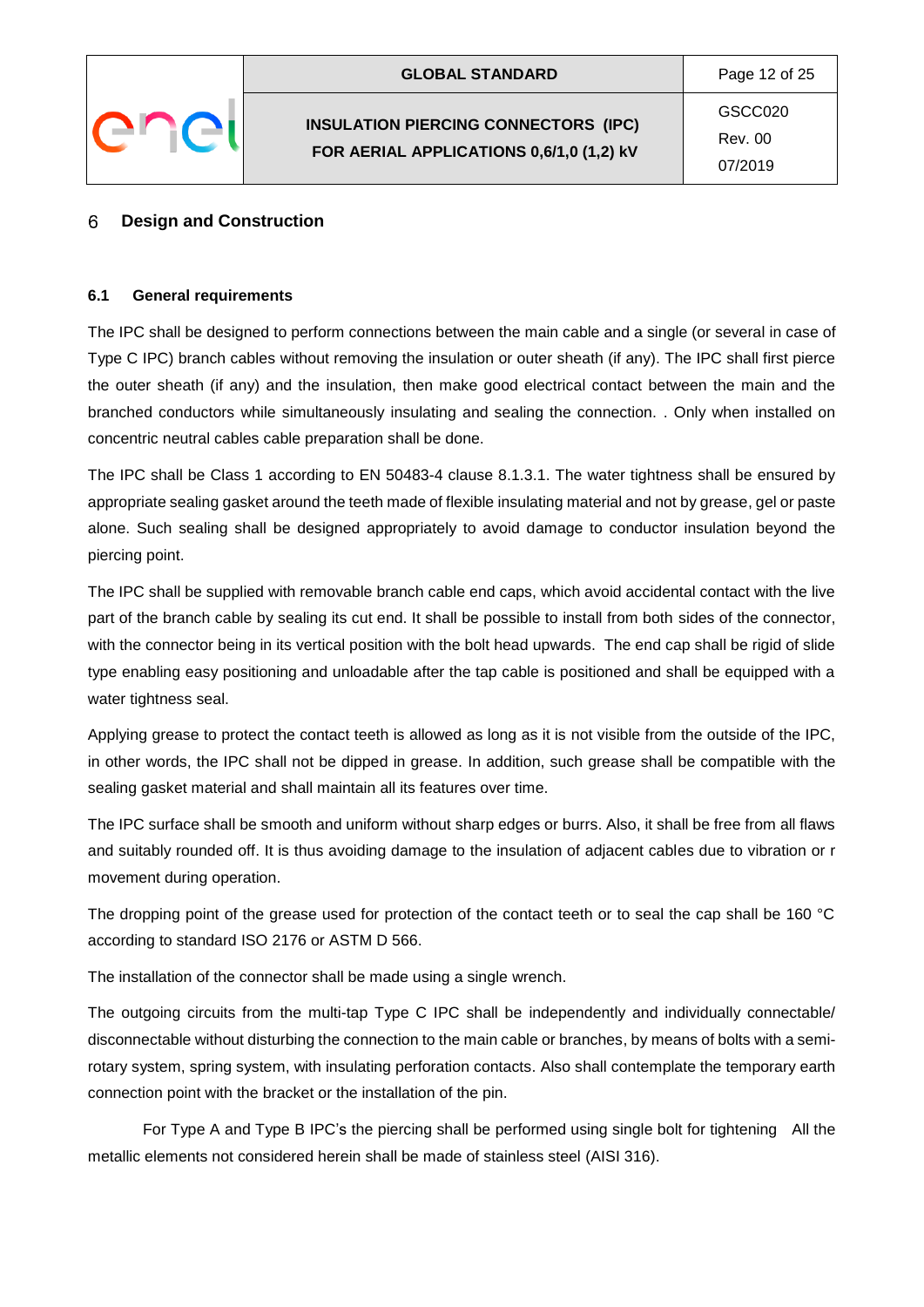The IPC shall guarantee ingress protection marking at least the same as:

- IP 2X before tightening operation.
- IP4X after tightening operation.

## <span id="page-12-0"></span>**6.2 Body**

The body of the IPC shall be made completely of mechanical and weather resistant insulating material with no metallic parts outside the housing, except for the tightening bolt, that in any case, will be insulated at all times from the parties.

The IPC body shall be designed to be stressed exclusively to compression at the time of the tightening operation, maintaining its mechanical characteristics unchanged over time.

A self-extinguish thermoplastic polyester shall be used.

As soon as the sheared-bolt breaks, all the parts of the IPC body shall be stressed to actions less than the elastic or breaking limits of the insulating material.

The insulating material shall be able to withstand the expected mechanical and thermal efforts during operation a range of temperatures from -10°C to 50°C and cables operating at 90 °C during continuums operation and 250 °C during short circuit.

The insulating material shall be UV stabilized and shall satisfy the following requirement

Water adsorption test (according to ISO 62 or ASTM d 570), measured on a 50x50x3,2 mm sample. The result of the test shall be less than 0,2% after 24 h of immersion in water at 23 °C and not more than 1% unsaturation conditions.

## <span id="page-12-1"></span>**6.3 Electrical contacts**

The piercing teeth shall be made of tinned copper or tinned copper alloy with Brinell hardness greater than 100 HB. The minimum thickness of the tinning shall be at least 8 μm.

When the material used is Copper alloy, it shall have a sufficient percentage of Copper so that it does not deteriorate due to corrosion. This percentage will not be less than 58%.

The connectors maximum contact resistance (between the piercing teeth and the cable conductor) shall be designed to be not greater than 30 μΩ. In addition, after performing the thermal tests, such value cannot be greater than 40  $\mu$ Ω.

For type A connectors the piercing system shall be "double teeth" enough to guarantee property connection according to types of conductors defined in section 5. Unless otherwise stated in table 1, for small section conductors in such case, the "Single teeth" piercing system shall be used.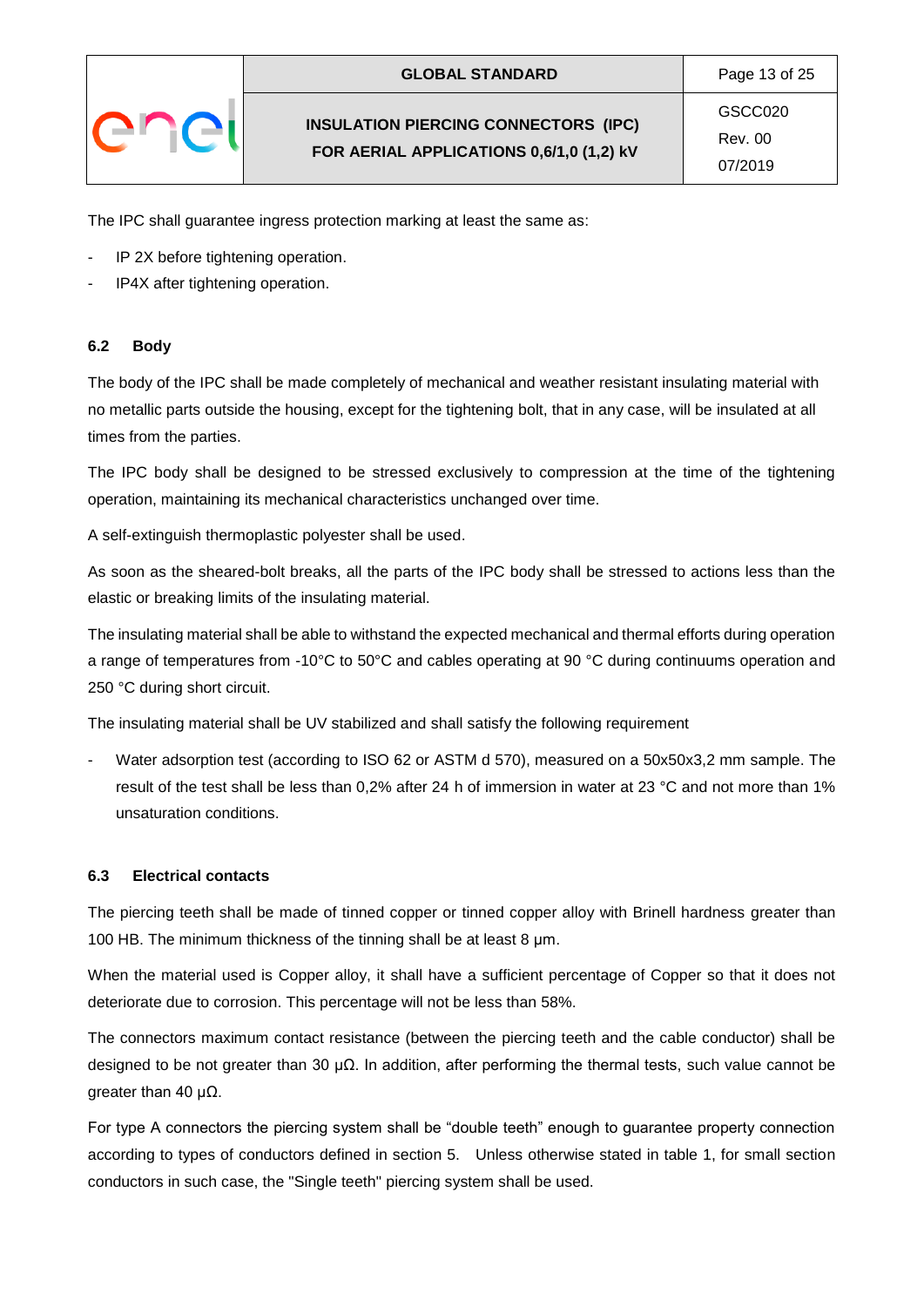For type B connectors the contact of the fuse holder with the connector shall be a tinned copper bar with a diameter of not less than 6 mm and the upper contact of the fuse holder shall be connected to the teeth penetrating the cable and shall be in contact with the larger diameter end of the fuse or equivalent (see section 6.5)

# <span id="page-13-0"></span>**6.4 Fitting system**

The fitting of the IPC shall be performed with torque limiting screw with shear head to prevent over tightening or under tightening.

Minimum and Maximum torque values at 25 °C shall be clearly specified by the manufacturer and shall not exceed:

- 20 Nm for IPC for main conductor ≤95 mm<sup>2</sup>
- 30 Nm for IPC for main conductor between 95 mm<sup>2</sup> and 150 mm<sup>2</sup>.

In addition, the manufacturer shall specify the minimum and maximum torque values at -10 °C and 50 °C.

The tightening screw and the shear head bolt shall have hexagonal heads. When several bolts are to be tightened, they shall have the same dimensions.

When the bolt head breaks, it shall be impossible to apply additional tightening torque, but still, disassembling operation of the IPC shall be possible, obtaining access to both main and branch cables.

The screws, nuts and washers shall be made of "*austenitic*" stainless steel (AISI 316).

For type B connectors, the adjustment system for the fuse holder will be bayonet connector type and shall ensure permanent contact pressure under all load conditions and permissible temperatures.

# <span id="page-13-1"></span>**6.5 Fuses for type B connectors.**

Argentina:

The fuses for the type B connectors shall be NEOZED fuse system indicated in standards ETGCC N° 657 Rev. 1.

Chile:

Instead of a fuse, a device of equal size will be used for grants the electrical conduction (cooper road) and another that interrupting the supply (insulating fittings) that will enable the connection and disconnection of the load connected to the IPC.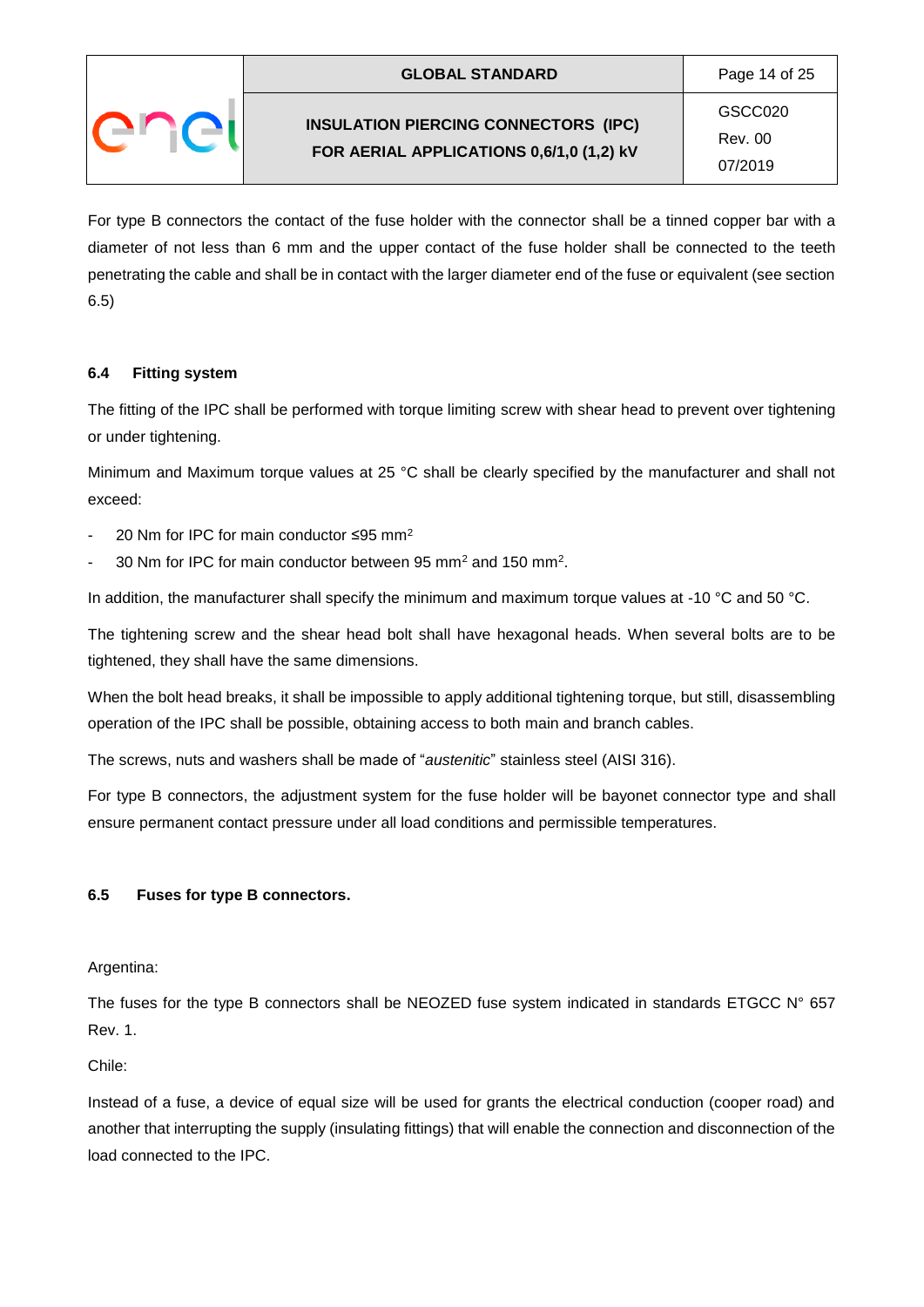

| GSCC020<br><b>INSULATION PIERCING CONNECTORS (IPC)</b><br>Rev. 00<br>FOR AERIAL APPLICATIONS 0,6/1,0 (1,2) kV | <b>GLOBAL STANDARD</b> | Page 15 of 25 |
|---------------------------------------------------------------------------------------------------------------|------------------------|---------------|
|                                                                                                               |                        | 07/2019       |

#### <span id="page-14-0"></span> $\overline{7}$ **Tests**

# <span id="page-14-1"></span>**7.1 Routine test**

| N° | Test                                  | <b>Test Method and Requirement</b> |
|----|---------------------------------------|------------------------------------|
|    | Visual examination                    | See Clause 6                       |
| ◠  | Dimensional and material verification | See Clause 6                       |

*Table 2 Routine test*

# <span id="page-14-2"></span>**7.2 Sample test**

| $N^{\circ}$    | <b>Test</b>                                 | <b>Test Method and Requirement</b>                                          |
|----------------|---------------------------------------------|-----------------------------------------------------------------------------|
| 1              | Visual examination                          | (See Clause 6)                                                              |
|                | Dimensional and material verification       | (See Clause 6)                                                              |
|                | <b>IPC</b> body<br>material                 | - Self-extinguish thermoplastic polyester and resistant<br>to UV radiation. |
| $\overline{2}$ | Material of the screws, nuts, and washers.  | - Austenitic stainless steel (AISI 316).                                    |
|                | Tinning thickness<br>measurement            | - Thickness of the tinning $> 8 \mu m$                                      |
|                |                                             | - Measurement: Brinell hardness > 100 HB                                    |
| 3              | Test for mechanical damage to<br>conductors | §8.1.2.1 Standard EN 50483-4                                                |
| 4              | Branch cable pull-out test                  | §8.1.2.2 Standard EN 50483-4                                                |
| 5              | Bolt tightening test                        | §8.1.2.3 Standard EN 50483-4                                                |
| 6              | Dielectrical voltage test                   | §8.1.3.1.3.1 Standard EN 50483-4 applying 6 kV                              |
| $\overline{7}$ | Test for permanent marking                  | §9.2 Standard EN 50483-1                                                    |
| 8              | Low temperature assembly test               | §8.1.4 Standard EN 50483-4                                                  |
| 9              | Shear head function test                    | §8.1.2.4 Standard EN 50483-4                                                |

*Table 3 Sample test*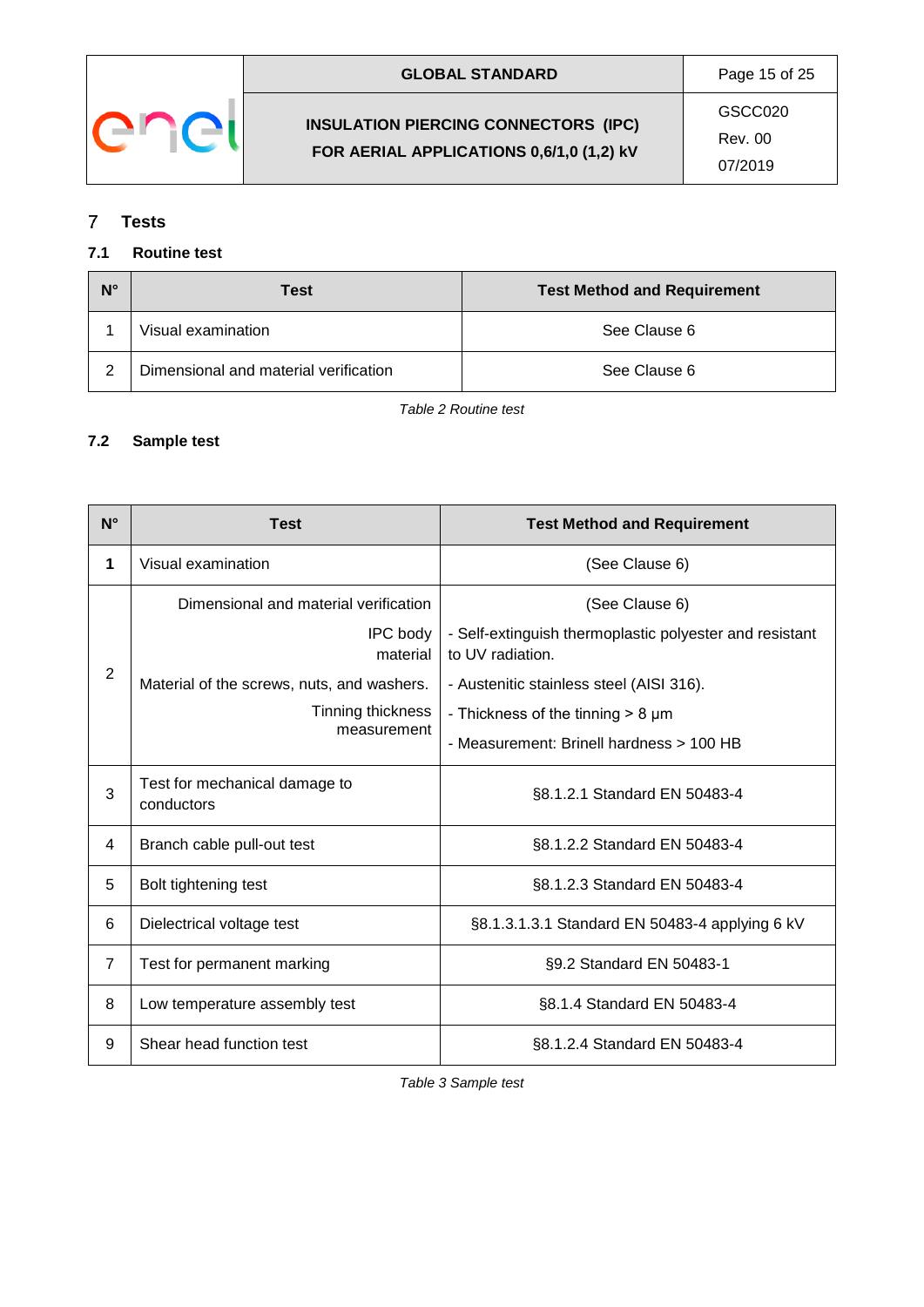

# <span id="page-15-0"></span>**7.3 Type Test**

The samples required should correspond to Table B.5 of Annex B of EN50483-1.

| $N^{\circ}$    | <b>Test</b>                                            | <b>Test Method and Requirement</b>                                                                  |
|----------------|--------------------------------------------------------|-----------------------------------------------------------------------------------------------------|
| 1              | Visual examination                                     | See Clause 6                                                                                        |
| $\overline{2}$ | Dimensional and material<br>verification               | See Clause 6                                                                                        |
| 3              | Test for mechanical damage to the<br>main conductor.   | §8.1.2.1 Standard EN 50483-4                                                                        |
| $\overline{4}$ | Branch cable pull-out test                             | §8.1.2.2 Standard EN 50483-4                                                                        |
| 5              | Connector bolt tightening test                         | §8.1.2.3 Standard EN 50483-4                                                                        |
| 6              | Shear head function test                               | §8.1.2.4 Standard EN 50483-4                                                                        |
| $\overline{7}$ | Low temperature impact test                            | §8.1.2.5 Standard EN 50483-4                                                                        |
| 8              | Dielectrical voltage test and water<br>tightening test | §8.1.3.1.3.1 Standard EN 50483-4 applying 6 kV a.c<br>for class 1                                   |
| 9              | Low temperature assembly test                          | §8.1.4 Standard EN 50483-4                                                                          |
|                | Corrosion tests                                        | §8.1.5.1 Standard EN 50483-4                                                                        |
| 10             | Salt mist test                                         | §8.1.5.1.3.1 from Standard EN 50483-4                                                               |
|                | Gas Atmosphere test                                    | §8.1.5.1.3.2 Method 2 from standard EN 50483-4                                                      |
|                | Immersion test                                         | §8.1.5.1.3.3 Method 1 from standard EN 50483-4                                                      |
| 11             | Climatic ageing test                                   | Method 1 §8.1.5.2.3.1 Standard EN 50483-4                                                           |
| 12             | Test for permanent marking                             | §9.2 Standard EN 50483-1                                                                            |
| 13             | Electrical ageing test                                 | §8.1.6 Standard EN 50483-4 for Class A IPC considering<br>values of sub-clauses 6.2 and 6.3 herein. |
| 14             | Determination of dropping point                        | Greater than 160 °C according to standard ISO 2176 or<br>ASTM D 566                                 |
| 15             | IP degree                                              | IEC 60529                                                                                           |
| 16             | Tinning thickness measurement                          | Measurement: Brinell hardness > 100 HB and thickness of<br>the tinning $> 8 \mu m$ .                |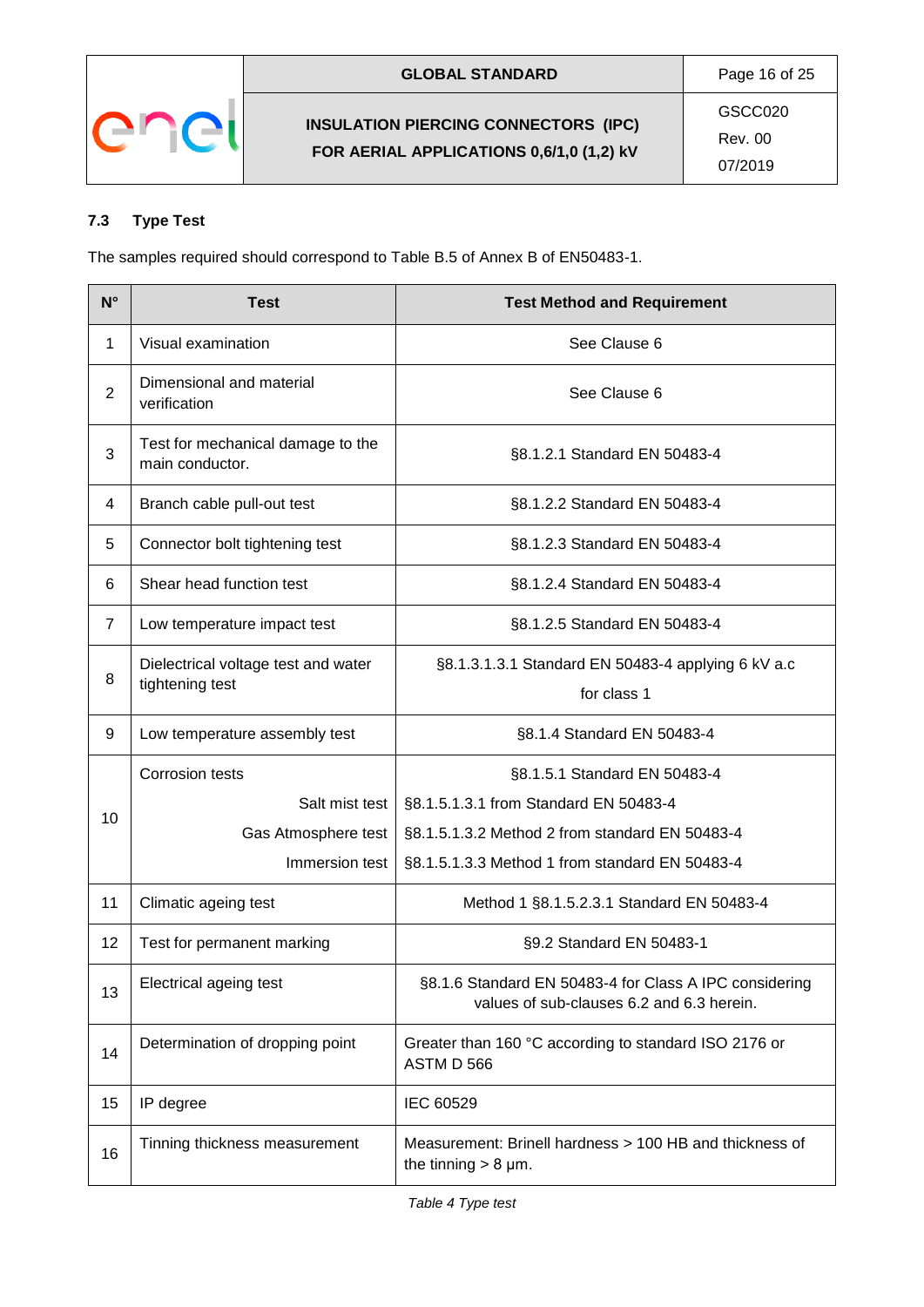

07/2019

# <span id="page-16-0"></span>**7.4 Sampling**

In order to determine the acceptability of a lot, the prescriptions indicated in the table below shall be used.

The costs of rejected materials and the samples will be charged to the bidder.

| Lot size (N)                                                                                       |       | <b>First Sample</b> |                 |                | <b>Second Sample</b> |                 |  |
|----------------------------------------------------------------------------------------------------|-------|---------------------|-----------------|----------------|----------------------|-----------------|--|
|                                                                                                    | $n_1$ | NA <sub>1</sub>     | NR <sub>1</sub> | n <sub>2</sub> | NA <sub>2</sub>      | NR <sub>2</sub> |  |
| N≤10.000                                                                                           | 10    | 0                   | 2               | 20             | 1                    | 2               |  |
| 10.000 <n≤30.000< th=""><th>20</th><th>0</th><th>2</th><th>20</th><th>2</th><th>3</th></n≤30.000<> | 20    | 0                   | 2               | 20             | 2                    | 3               |  |
| N>30.000                                                                                           | 32    | 1                   | 3               | 32             | 2                    | 3               |  |

*Table 5 Samples and Grade of Acceptance to Each of the Trials*

Where:

 $n_1$ : First sample size

NA1: First acceptance number

NR1: First rejection number

n2: Second sample size

NA2: Second acceptance number

NR2: Second rejection number

The acceptance criteria will be:

- If the number of nonconforming units found in the first sample  $(n_{d1})$  is equal to or less than the first acceptance number (NA1), the lot shall be considered acceptable.
- If the number of nonconforming units ( $n_{d1}$ ) found in the first sample is equal to or greater than the first rejection number  $(NR_1)$ , the lot shall be considered not acceptable.
- If the number of nonconforming units found in the first sample is between the first acceptance and rejection numbers ( $NA_1 < n_{d1} < NR_1$ ), a second sample of the size given by the plan shall be inspected.
- The number of nonconforming units found in the first and second samples shall be accumulated  $(n_d = n_{d1} + n_{d2}).$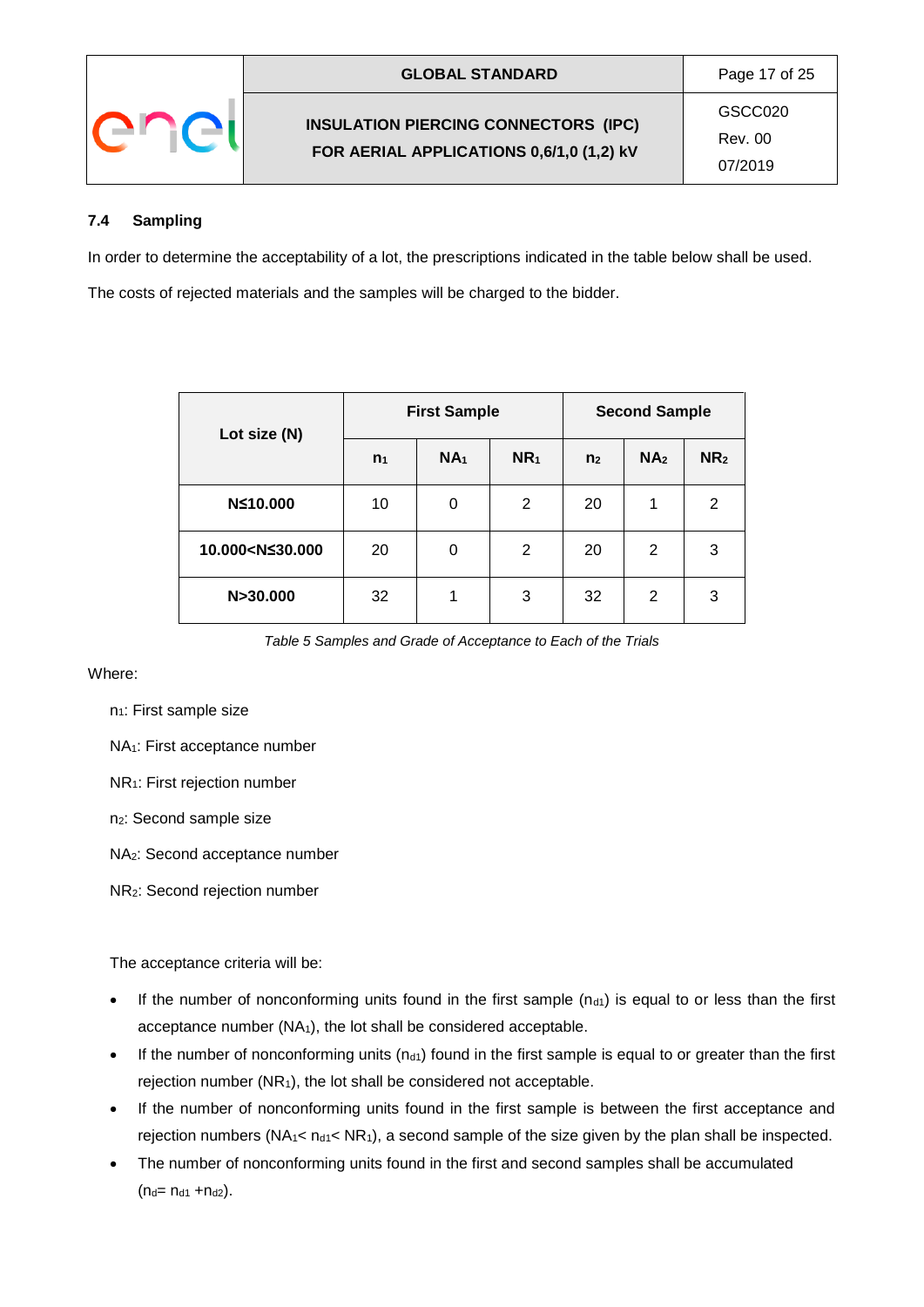- If the cumulative number of nonconforming units  $(n_d)$  is equal to or less than the second acceptance number (NA2), the lot shall be considered acceptable.
- If the cumulative number of nonconforming units  $(n_d)$  is equal to or greater than the second rejection number (NR2), the lot shall be considered not acceptable.

# <span id="page-17-0"></span>**7.5 Acceptance Criteria**

The routine tests shall be performed at 100% of delivered IPC's.

Tests performed during the production process on semi-finished products may also be considered valid, as acceptance test, if:

- the tests are performed as required by the relevant technical specifications and technical standards;
- the sampling plans adopted by the Supplier are in compliance with the aforementioned ones;
- the performed test results are properly recorded;
- the Supplier demonstrates that the components/materials features do not vary during further production phases after the test.

The reports of the acceptance tests performed by the Supplier shall be prepared and retained, for possible verification by Enel inspectors.

The Supplier shall be available to repeat the tests in the presence of Enel's Inspector, on a "reduced" sample of the supply lot, defined as follows:

- Routine test: the minimum between a single sampling plan for normal inspection, AQL=1%, Level I, and 1/3 of the total number of delivered IPC's.
- Sample test: 1/2 of the sampling (rounded down to the nearest unit) already adopted for the sample test independently performed by the supplier (Enel inspector can choose to perform the test in lots already tested by the Supplier or on others from the lot).

The negative result of a single test will result in the rejection of the lot or, when possible, in the repetition of the test on all the units, in order to accept only the compliant ones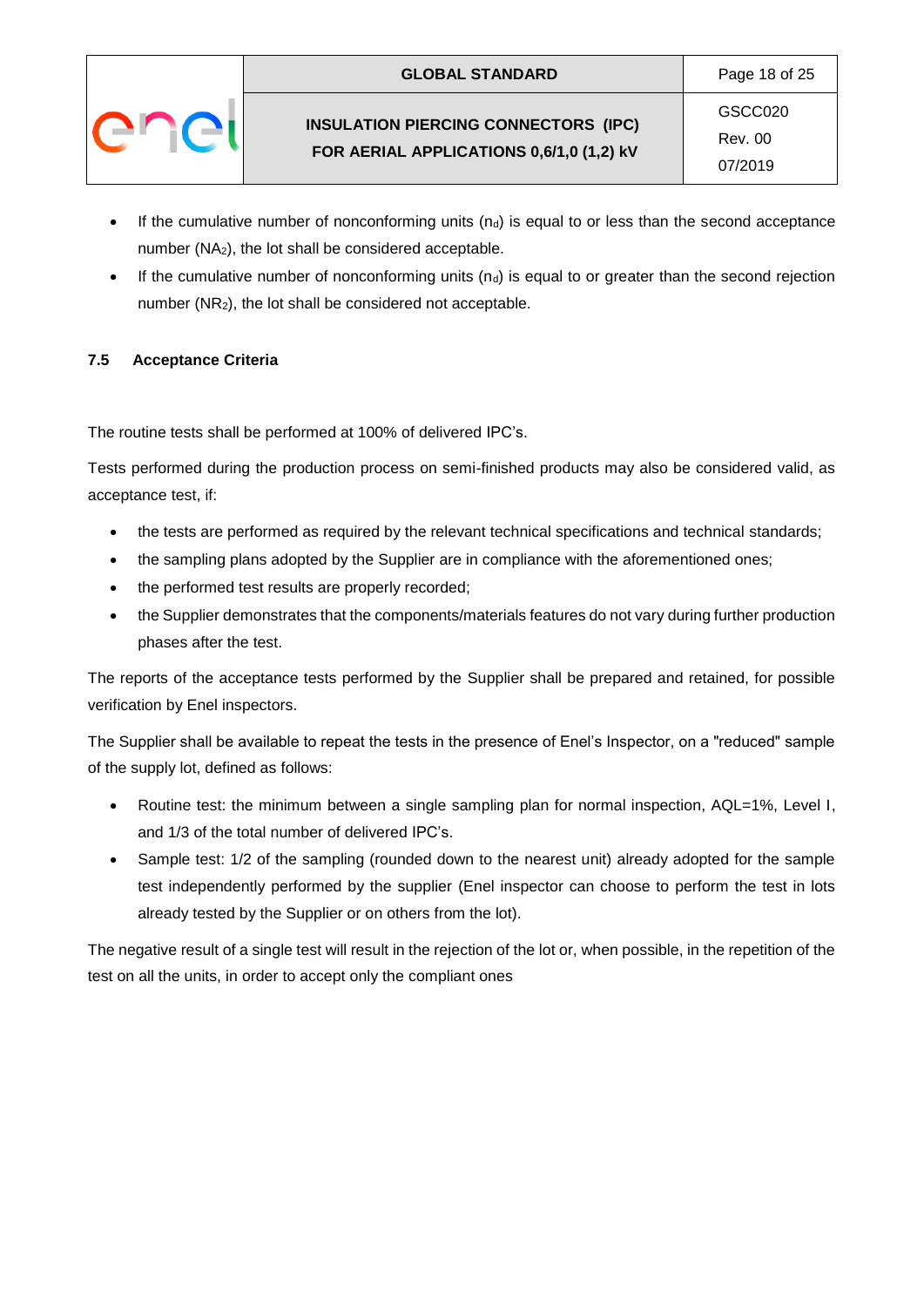| <b>GLOBAL STANDARD</b>                                                                  | Page 19 of 25                 |  |
|-----------------------------------------------------------------------------------------|-------------------------------|--|
| <b>INSULATION PIERCING CONNECTORS (IPC)</b><br>FOR AERIAL APPLICATIONS 0,6/1,0 (1,2) kV | GSCC020<br>Rev. 00<br>07/2019 |  |

#### <span id="page-18-0"></span>**Conditions of supply** 8

Manufacturers of IPC's connectors shall provide appropriate instructions, and information covering general conditions during transport, storage and installation of the connectors.. The documents shall be in the local language of the destination country.

## <span id="page-18-1"></span>**8.1 Marking**

The IPC shall contain the following information:

- Manufacturer's trademark or logo
- Enel country code and Type code
- the minimum and maximum cross section for which the unit is suitable
- Date of Manufacture.
- Tightening torque.

## <span id="page-18-2"></span>**8.2 Packing**

Each connector will be delivered complete and assembled in individual bags hermetically sealed. Each bag will be printed with the following information:

- manufacturer's trademark or logo;
- Enel country code and Type code
- product code or reference;
- traceability code / batch number;
- the minimum and maximum cross section for which the unit is suitable;
- Tightening torque.
- Date of Manufacture.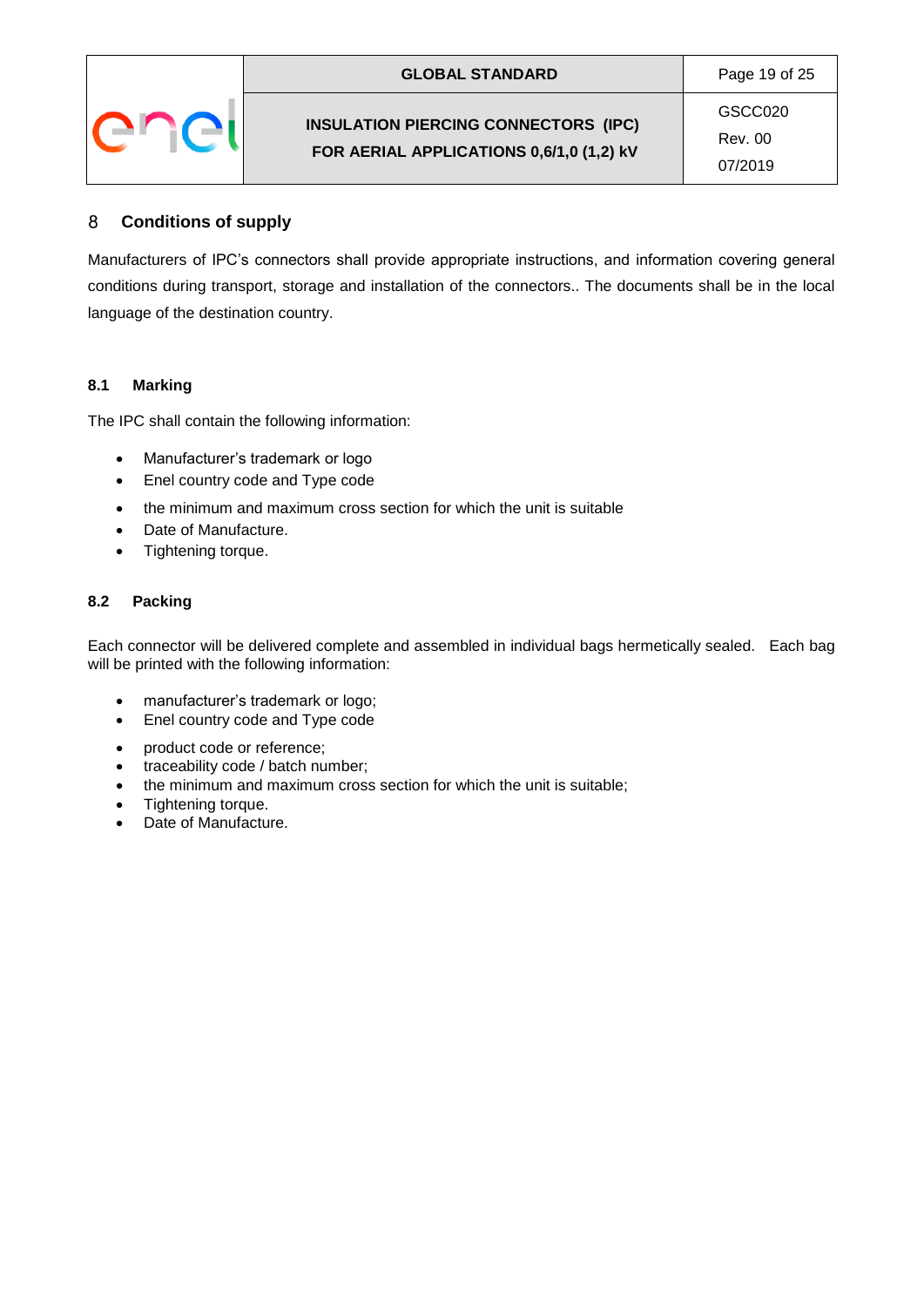

Rev. 00

07/2019

# <span id="page-19-0"></span>**Checklist**

# For Type A IPC

| <b>Item</b>  | <b>Description</b>                                                     |                          | <b>Required</b>                                                                | <b>Offered</b> |
|--------------|------------------------------------------------------------------------|--------------------------|--------------------------------------------------------------------------------|----------------|
| 1            | <b>GENERAL INFORMATION</b>                                             |                          |                                                                                |                |
| 1.1          | Supplier                                                               | $\overline{\phantom{a}}$ | Informative                                                                    |                |
| 1.2          | Factory                                                                | ۰                        | Informative                                                                    |                |
| 1.3          | Product code or reference of manufacturer                              | $\overline{\phantom{0}}$ | Informative                                                                    |                |
| $\mathbf{2}$ | <b>MAIN FEATURES</b>                                                   |                          |                                                                                |                |
| 2.1          | Distribution Company and Country                                       | $\overline{\phantom{a}}$ | Informative                                                                    |                |
| 2.2          | <b>Country Code</b>                                                    |                          | according to table 1<br>(e.g.): 271387                                         |                |
| 2.3          | GS Type Code                                                           |                          | according to table 1<br>(e.g.): GSCC020/2                                      |                |
| 2.4          | Type IPC                                                               | $\blacksquare$           | A                                                                              |                |
| 3            | <b>ELECTRICAL FEATURES</b>                                             |                          |                                                                                |                |
| 3.1          | Rated voltage (Un)                                                     | [kV]                     | 0.6/1(12)                                                                      |                |
| 3.2          | Rated current (InA)                                                    | [A]                      | Informative                                                                    |                |
| 3.3          | Dielectrical Voltage test in water                                     | kV                       | 6                                                                              |                |
| 3.4          | Connectors contact resistance (before performing the<br>thermal tests) | $\mu\Omega$              | 30                                                                             |                |
| 3.5          | Connectors contact resistance (after performing the<br>thermal tests)  | μΩ                       | <40                                                                            |                |
| 4            | <b>MECHANICAL FEATURES</b>                                             |                          |                                                                                |                |
| 4.1          | IPC body material                                                      | $\overline{\phantom{a}}$ | self-extinguish<br>thermoplastic<br>polyester and resistant to UV<br>radiation |                |
| 4.2.1        | Minimum and maximum cross-section for the main<br>cable                | mm <sup>2</sup>          | (e.g.): 25-95                                                                  |                |
| 4.2.2        | Minimum and maximum cross-section for the branch<br>cable              | mm <sup>2</sup>          | (e.g.): 25-95                                                                  |                |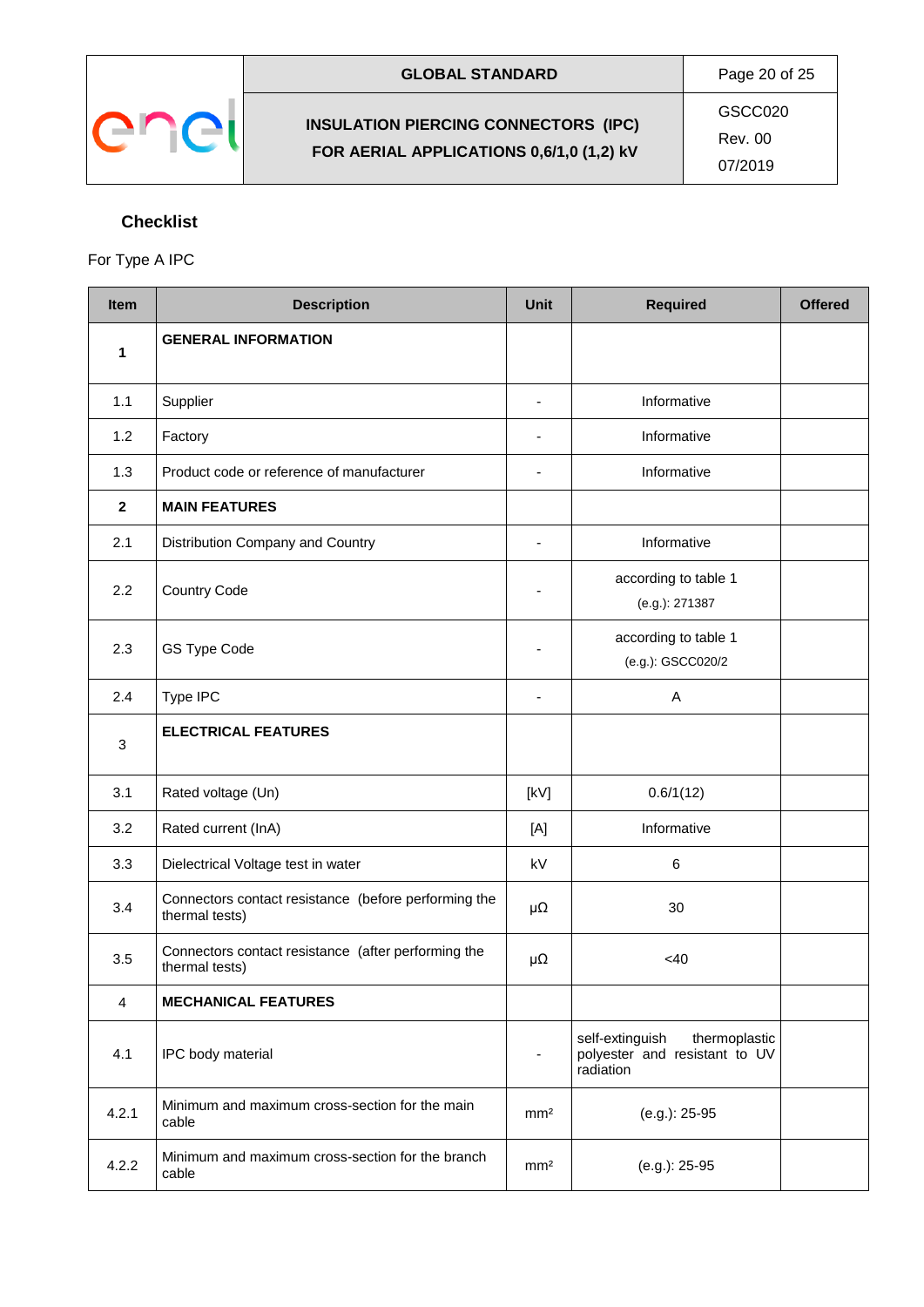

# GLOBAL STANDARD **Page 21 of 25**

**INSULATION PIERCING CONNECTORS (IPC) FOR AERIAL APPLICATIONS 0,6/1,0 (1,2) kV**

GSCC020

Rev. 00

| 4.3.1 | Maximum tightening torque at 25 °C.                                 | <b>Nm</b>    | Do not exceed:<br>20 Nm for IPC for main<br>conductor ≤95 mm2<br>30 Nm for IPC for main<br>conductor between 95 mm2<br>and 150 mm2. |
|-------|---------------------------------------------------------------------|--------------|-------------------------------------------------------------------------------------------------------------------------------------|
| 4.3.2 | The minimum and maximum torque values at -10 °C<br>and 50 °C.       | <b>NM</b>    | Informative                                                                                                                         |
| 4.4   | Determination of dropping point                                     | $^{\circ}$ C | 160.                                                                                                                                |
| 4.5.1 | Ingress protection marking guaranteed (IP) (before<br>Installation) |              | IP2X.                                                                                                                               |
| 4.5.2 | Ingress protection marking guaranteed (IP) (after<br>Installation)  |              | IP4X.                                                                                                                               |
| 4.6.1 | Piercing system ("Single teeth" or "double teeth")                  |              | "Single teeth system" only for<br>GSCC020/6.                                                                                        |
| 4.6.2 | Material of the piercing teeth                                      |              | Tinned copper or tinned copper<br>alloy                                                                                             |
| 4.7.1 | Tinning thickness measurement (hardness)                            | <b>HB</b>    | >100 HB                                                                                                                             |
| 4.7.2 | Tinning thickness measurement (thickness of the<br>tinning)         | μm           | $> 8 \mu m$ .                                                                                                                       |
| 4.8.1 | Material of the screws, nuts, and washers.                          |              | "Austenitic" stainless steel.<br>(AISI 316)                                                                                         |
| 4.8.2 | Type of construction tightening nut                                 |              | Torque limiting screw with<br>shear head                                                                                            |
| 4.8.3 | Hexagonal heads for the tightening screw and the<br>shear head bolt |              | Yes                                                                                                                                 |
| 4.9   | <b>Tightness Test</b>                                               |              | Class 1 (according to section<br>8.1.3.1 EN-50483-4)                                                                                |
| 5     | <b>Dimensions</b>                                                   |              |                                                                                                                                     |
| 5.1   | Height                                                              | (cm)         | Informative                                                                                                                         |
| 5.2   | Width                                                               | (cm)         | Informative                                                                                                                         |
| 5.3   | Length                                                              | (cm)         | Informative                                                                                                                         |
| 5.4   | weight                                                              | (gr)         | Informative                                                                                                                         |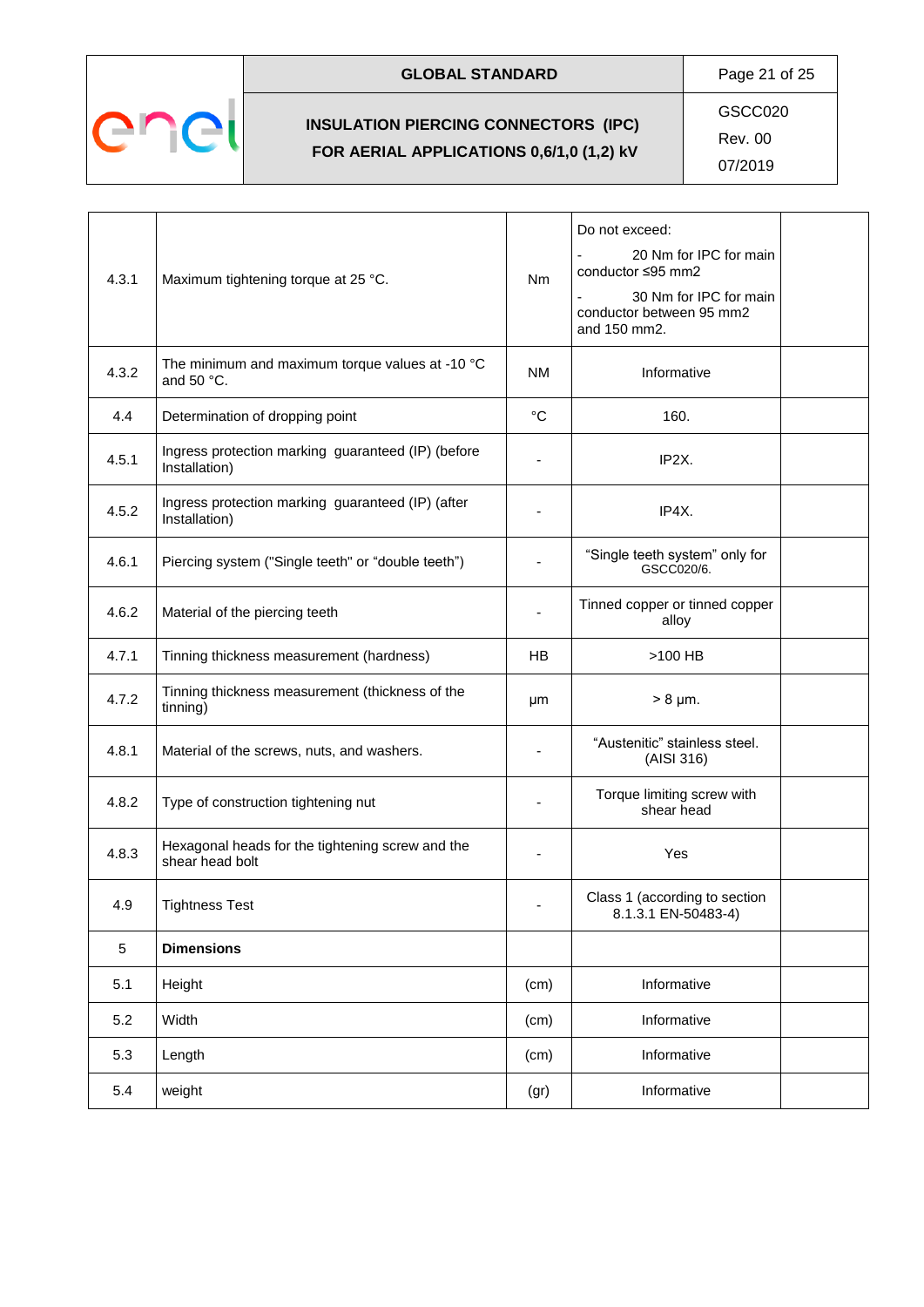

**GLOBAL STANDARD** Page 22 of 25

GSCC020

Rev. 00

07/2019

# For Type B IPC

| <b>Item</b>    | <b>Description</b>                                                     |                          | <b>Required</b>                                                                 | <b>Offered</b> |
|----------------|------------------------------------------------------------------------|--------------------------|---------------------------------------------------------------------------------|----------------|
| 1              | <b>GENERAL INFORMATION</b>                                             |                          |                                                                                 |                |
| 1.1            | Supplier                                                               | $\blacksquare$           | Informative                                                                     |                |
| 1.2            | Factory                                                                | $\overline{a}$           | Informative                                                                     |                |
| 1.3            | Product code or reference of manufacturer                              | $\blacksquare$           | Informative                                                                     |                |
| $\mathbf{2}$   | <b>MAIN FEATURES</b>                                                   |                          |                                                                                 |                |
| 2.1            | Distribution Company and Country                                       | $\overline{\phantom{a}}$ | Informative                                                                     |                |
| 2.2            | <b>Country Code</b>                                                    | $\overline{\phantom{a}}$ | according to table 1<br>(e.g.): 0115-0307                                       |                |
| 2.3            | GS Type Code                                                           | $\overline{a}$           | according to table 1<br>(e.g.): GSCC020/1                                       |                |
| 2.4            | Type IPC                                                               | $\overline{\phantom{a}}$ | B                                                                               |                |
| 2.5            | Type of fuse for use in IPC type B                                     |                          | NEOZED (Argentina) or<br>Conductive Piece (Chile)<br>(according to section 6.5) |                |
| 3              | <b>ELECTRICAL FEATURES</b>                                             |                          |                                                                                 |                |
| 3.1            | Rated voltage (Un)                                                     | [KV]                     | 0.6/1(12)                                                                       |                |
| 3.2            | Rated current (InA)                                                    | [A]                      | Informative                                                                     |                |
| 3.3            | Dielectrical Voltage test in water                                     | kV                       | 6                                                                               |                |
| 3.4            | Connectors contact resistance (before performing the<br>thermal tests) | μΩ                       | 30                                                                              |                |
| 3.5            | Connectors contact resistance (after performing the<br>thermal tests)  | μΩ                       | $<$ 40                                                                          |                |
| $\overline{4}$ | <b>MECHANICAL FEATURES</b>                                             |                          |                                                                                 |                |
| 4.1            | IPC body material                                                      | $\blacksquare$           | self-extinguish<br>thermoplastic<br>polyester and resistant to UV<br>radiation  |                |
| 4.2.1          | Minimum and maximum cross-section for the main<br>cable                | mm <sup>2</sup>          | (e.g.): 25-95                                                                   |                |
| 4.2.2          | Minimum and maximum cross-section for the branch<br>cable              | mm <sup>2</sup>          | (e.g.): 25-95                                                                   |                |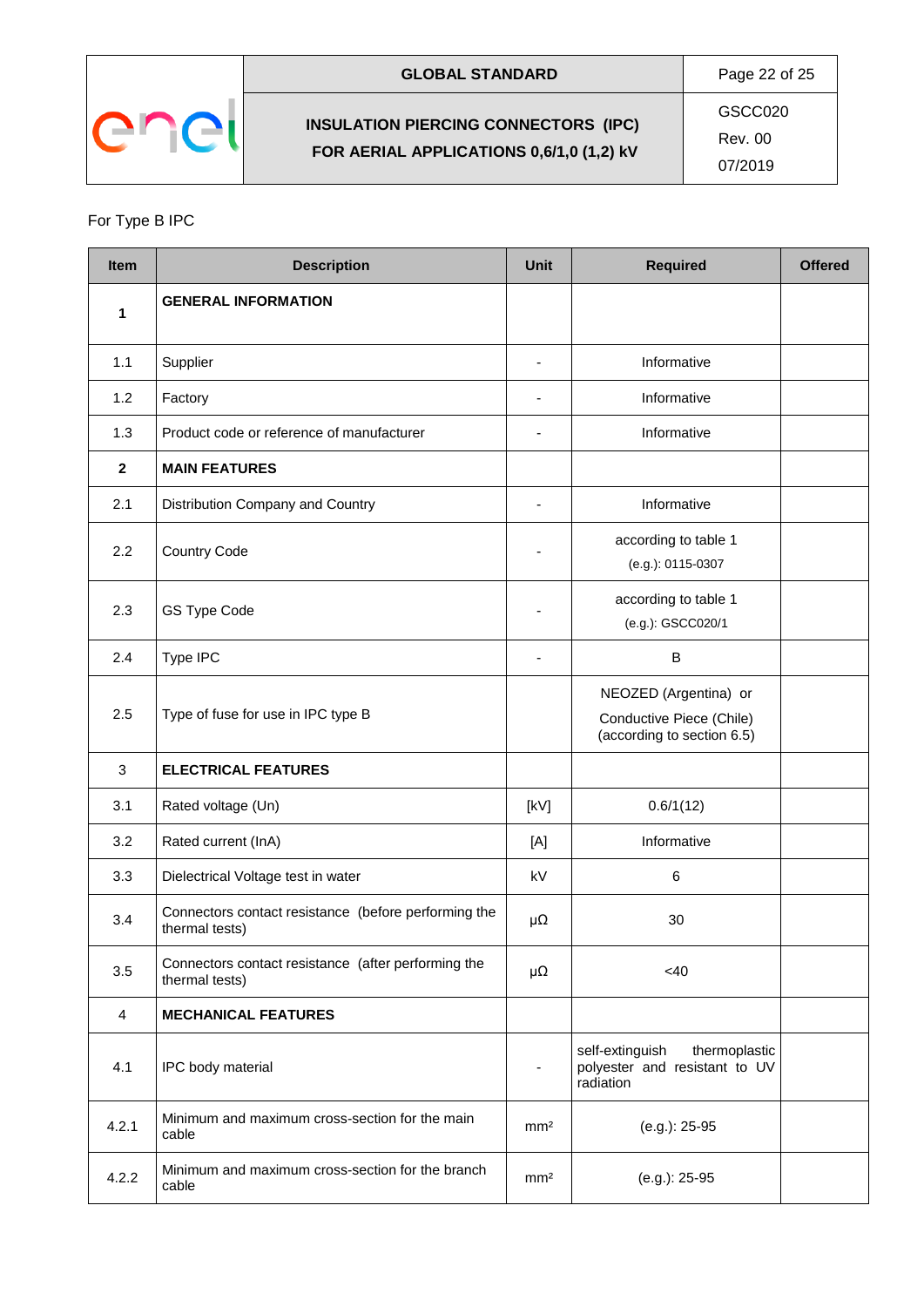

# **GLOBAL STANDARD** Page 23 of 25

**INSULATION PIERCING CONNECTORS (IPC) FOR AERIAL APPLICATIONS 0,6/1,0 (1,2) kV**

GSCC020

Rev. 00

| 4.3.1 | Maximum tightening torque at 25 °C.                                 |           | Do not exceed:<br>20 Nm for IPC for main<br>conductor ≤95 mm2<br>30 Nm for IPC for main<br>conductor between 95 mm2<br>and 150 mm2. |
|-------|---------------------------------------------------------------------|-----------|-------------------------------------------------------------------------------------------------------------------------------------|
| 4.3.2 | The minimum and maximum torque values at -10 °C<br>and 50 $°C$ .    | <b>NM</b> | Informative                                                                                                                         |
| 4.4   | Determination of dropping point                                     | °C        | 160.                                                                                                                                |
| 4.5.1 | Ingress protection marking guaranteed (IP) (before<br>Installation) |           | IP2X.                                                                                                                               |
| 4.5.2 | Ingress protection marking guaranteed (IP) (after<br>Installation)  |           | IP4X.                                                                                                                               |
| 4.6.1 | Material of the piercing teeth                                      | ÷,        | Tinned copper.                                                                                                                      |
| 4.6.2 | Material of the contact of the fuse holder with the<br>connector    |           | Tinned copper.                                                                                                                      |
| 4.6.3 | Diameter of the contact of the fuse holder with the<br>connector    | mm        | $>6$ mm                                                                                                                             |
| 4.7.1 | Tinning thickness measurement (hardness)                            | HB.       | >100 HB                                                                                                                             |
| 4.7.2 | Tinning thickness measurement (thickness of the<br>tinning)         | μm        | $> 8 \mu m$ .                                                                                                                       |
| 4.8.1 | Material of the screws, nuts, and washers.                          |           | "Austenitic" stainless steel.<br>(AISI 316)                                                                                         |
| 4.8.2 | Type of construction tightening nut                                 |           | Torque limiting screw with<br>shear head                                                                                            |
| 4.8.3 | Hexagonal heads for the tightening screw and the<br>shear head bolt |           | Yes                                                                                                                                 |
| 4.9   | <b>Tightness Test</b>                                               |           | Class 1 (according to section<br>8.1.3.1 EN-50483-4)                                                                                |
| 5     | <b>Dimensions</b>                                                   |           |                                                                                                                                     |
| 5.1   | Height                                                              | (cm)      | Informative                                                                                                                         |
| 5.2   | Width                                                               | (cm)      | Informative                                                                                                                         |
| 5.3   | Length                                                              | (cm)      | Informative                                                                                                                         |
| 5.4   | weight                                                              | (gr)      | Informative                                                                                                                         |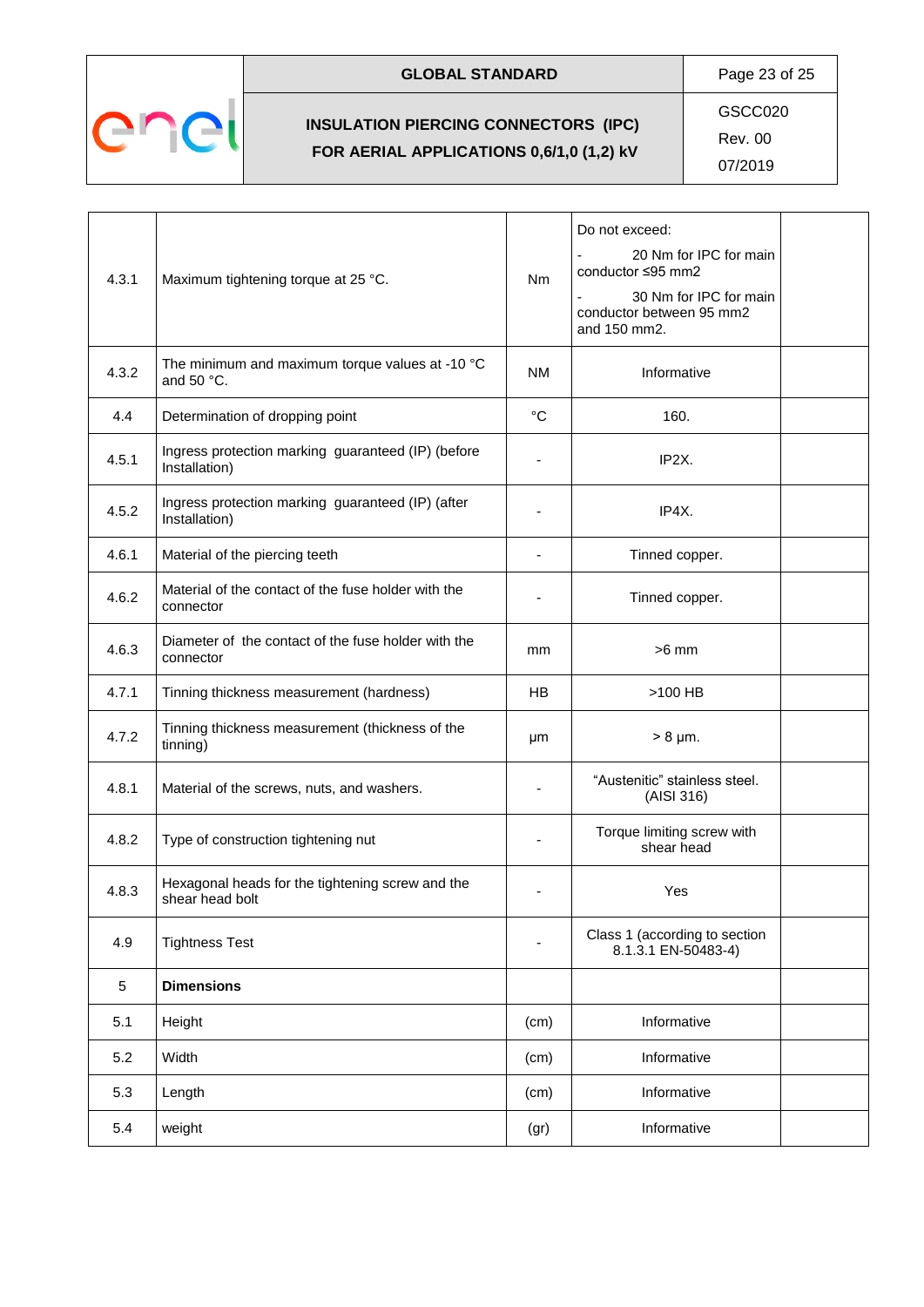

Rev. 00

07/2019

# For Type C IPC

| <b>Item</b>  | <b>Description</b>                                                     |                          | <b>Required</b>                                                                | <b>Offered</b> |
|--------------|------------------------------------------------------------------------|--------------------------|--------------------------------------------------------------------------------|----------------|
| 1            | <b>GENERAL INFORMATION</b>                                             |                          |                                                                                |                |
| 1.1          | Supplier                                                               | ٠                        | Informative                                                                    |                |
| 1.2          | Factory                                                                | ÷,                       | Informative                                                                    |                |
| 1.3          | Product code or reference of manufacturer                              |                          | Informative                                                                    |                |
| $\mathbf{2}$ | <b>MAIN FEATURES</b>                                                   |                          |                                                                                |                |
| 2.1          | Distribution Company and Country                                       | ÷,                       | Informative                                                                    |                |
| 2.2          | <b>Country Code</b>                                                    |                          | according to table 1<br>(e.g.): 329318                                         |                |
| 2.3          | GS Type Code                                                           | ٠                        | according to table 1<br>(e.g.): GSCC020/9                                      |                |
| 2.4          | Type IPC                                                               |                          | $\mathsf C$                                                                    |                |
| 3            | <b>ELECTRICAL FEATURES</b>                                             |                          |                                                                                |                |
| 3.1          | Rated voltage (Un)                                                     | [KV]                     | 0.6/1(12)                                                                      |                |
| 3.2          | Rated current (InA)                                                    | [A]                      | Informative                                                                    |                |
| 3.3          | Dielectrical Voltage test in water                                     | kV                       | 6                                                                              |                |
| 3.4          | Connectors contact resistance (before performing the<br>thermal tests) | $\mu\Omega$              | 30                                                                             |                |
| 3.5          | Connectors contact resistance (after performing the<br>thermal tests)  | μΩ                       | <40                                                                            |                |
| 4            | <b>MECHANICAL FEATURES</b>                                             |                          |                                                                                |                |
| 4.1          | IPC body material                                                      | $\overline{\phantom{a}}$ | self-extinguish<br>thermoplastic<br>polyester and resistant to UV<br>radiation |                |
| 4.2.1        | Minimum and maximum cross-section for the main<br>cable                | mm <sup>2</sup>          | (e.g.): 25-95                                                                  |                |
| 4.2.2        | Minimum and maximum cross-section for the branch<br>cable              | mm <sup>2</sup>          | (e.g.): 25-95                                                                  |                |